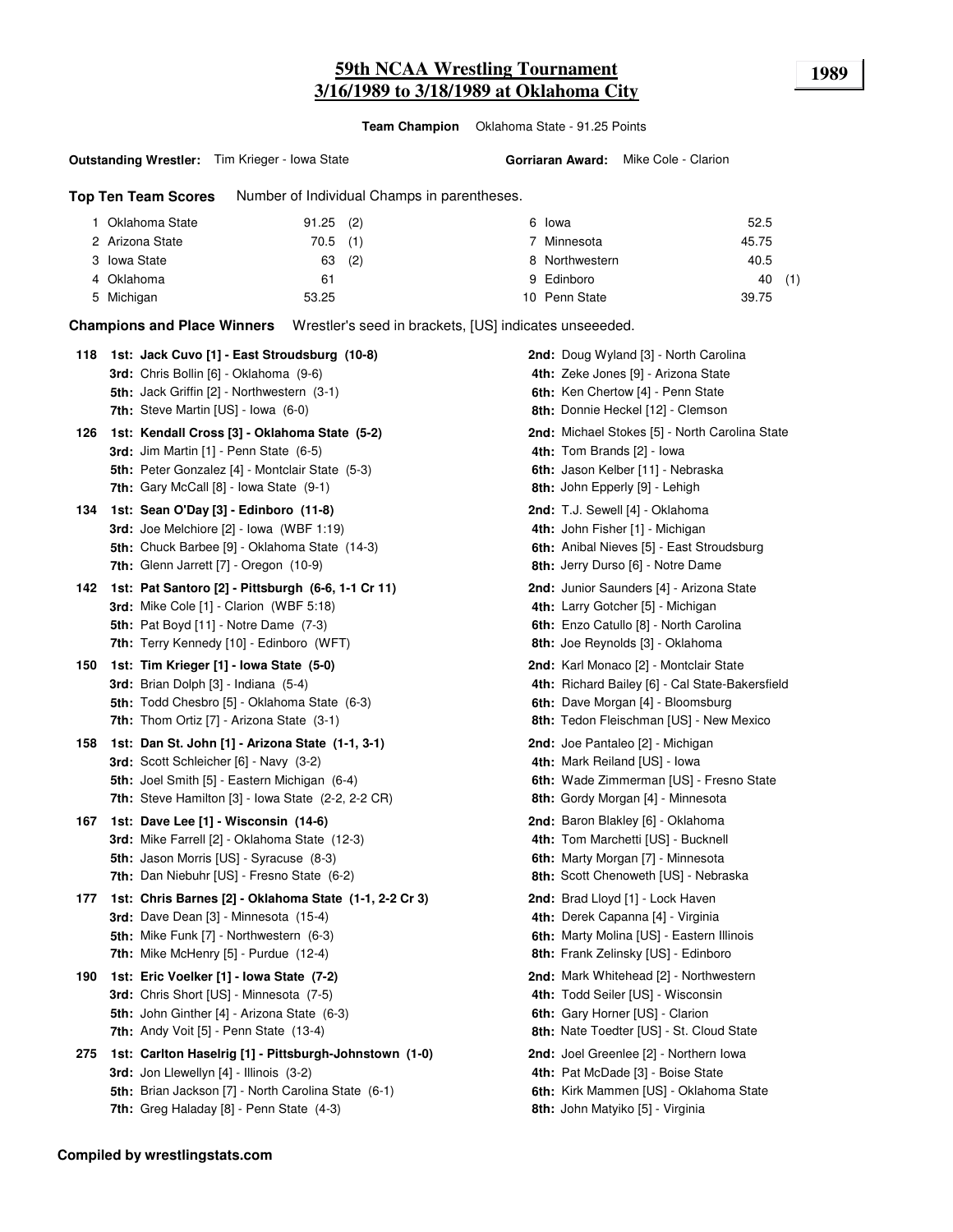# **3/16/1989 to 3/18/1989 at Oklahoma City 1989 NCAA Wrestling Championship Page <sup>1</sup> of <sup>30</sup>**

| Mark Annis, North Carolina State   |                           |                         |                      |                    |
|------------------------------------|---------------------------|-------------------------|----------------------|--------------------|
| Jim Fussell, Syracuse [5]          | Jim Fussell 3-2           |                         |                      |                    |
| Donnie Heckel, Clemson [12]        | Donnie Heckel 2-0         | Donnie Heckel 7-4       |                      | 118 Weight Class   |
| Erin Millsap, Cal State-Fullerton  |                           |                         |                      |                    |
| Ken Chertow, Penn State [4]        |                           |                         | Ken Chertow 3-2      |                    |
| Ken Matsui, Boston University      | Ken Chertow Fall 5:58     |                         |                      |                    |
| Wayne Gibson, Old Dominion         |                           | Ken Chertow 7-4         |                      |                    |
| Matt Guinn, New Mexico             | Wayne Gibson 12-4         |                         |                      |                    |
| Steve Martin, Iowa [8]             |                           |                         |                      | Jack Cuvo 6-6, 2-1 |
| Dave Jordan, Buena Vista           | Steve Martin Fall 2:08    |                         |                      |                    |
| Mike Caracci, New Hampshire        |                           | Zeke Jones 5-3          |                      |                    |
| Zeke Jones, Arizona State [9]      | Zeke Jones 12-2           |                         |                      |                    |
| Doug Harper, Eastern Michigan      |                           |                         | Jack Cuvo 8-3        |                    |
| John Galkowski, Cal Poly-SLO       | John Galkowski 3-3, 3-1   |                         |                      |                    |
| Jack Cuvo, East Stroudsburg [1]    |                           | Jack Cuvo TF 24-9, 7:00 |                      |                    |
| Jack DeBoe, Kent State             | Jack Cuvo TF 24-8, 6:25   |                         |                      |                    |
|                                    |                           |                         |                      | Jack Cuvo 10-8     |
| Jack Griffin, Northwestern [2]     | Jack Griffin 13-3         |                         |                      |                    |
| Terry Cook, Nebraska               |                           | Jack Griffin 8-4        |                      |                    |
| Andy Radenbaugh, Notre Dame        | Ben Reichel 5-1           |                         |                      |                    |
| Ben Reichel, Tennessee-Chattanooga |                           |                         | Jack Griffin 14-6    |                    |
| Craig Sterr, Eastern Illinois      | Craig Corbin 16-7         |                         |                      |                    |
| Craig Corbin, Lock Haven [7]       |                           | Craig Corbin 3-3, 4-0   |                      |                    |
| Cory Baze, Oklahoma State [10]     | Cory Baze Fall 4:39       |                         |                      |                    |
| Brian Bauer, Wilkes                |                           |                         |                      | Doug Wyland 9-5    |
| Rick Hartman, Lehigh               | Mark Schwab 10-4          |                         |                      |                    |
| Mark Schwab, Northern Iowa [11]    |                           | Chris Bollin 6-3        |                      |                    |
| Chris Bollin, Oklahoma [6]         | Chris Bollin 6-1          |                         |                      |                    |
| Lou Rosselli, Edinboro             |                           |                         |                      |                    |
| Loren Baum, Liberty                | Doug Wyland TF 18-3, 7:00 |                         | Doug Wyland 5-5, 5-1 |                    |
| Doug Wyland, North Carolina [3]    |                           |                         |                      |                    |
| Dan Vidlak, Oregon                 | Adam Derengowski 11-3     | Doug Wyland Fall 1:25   |                      |                    |
| Adam Derengowski, Rider            |                           |                         |                      |                    |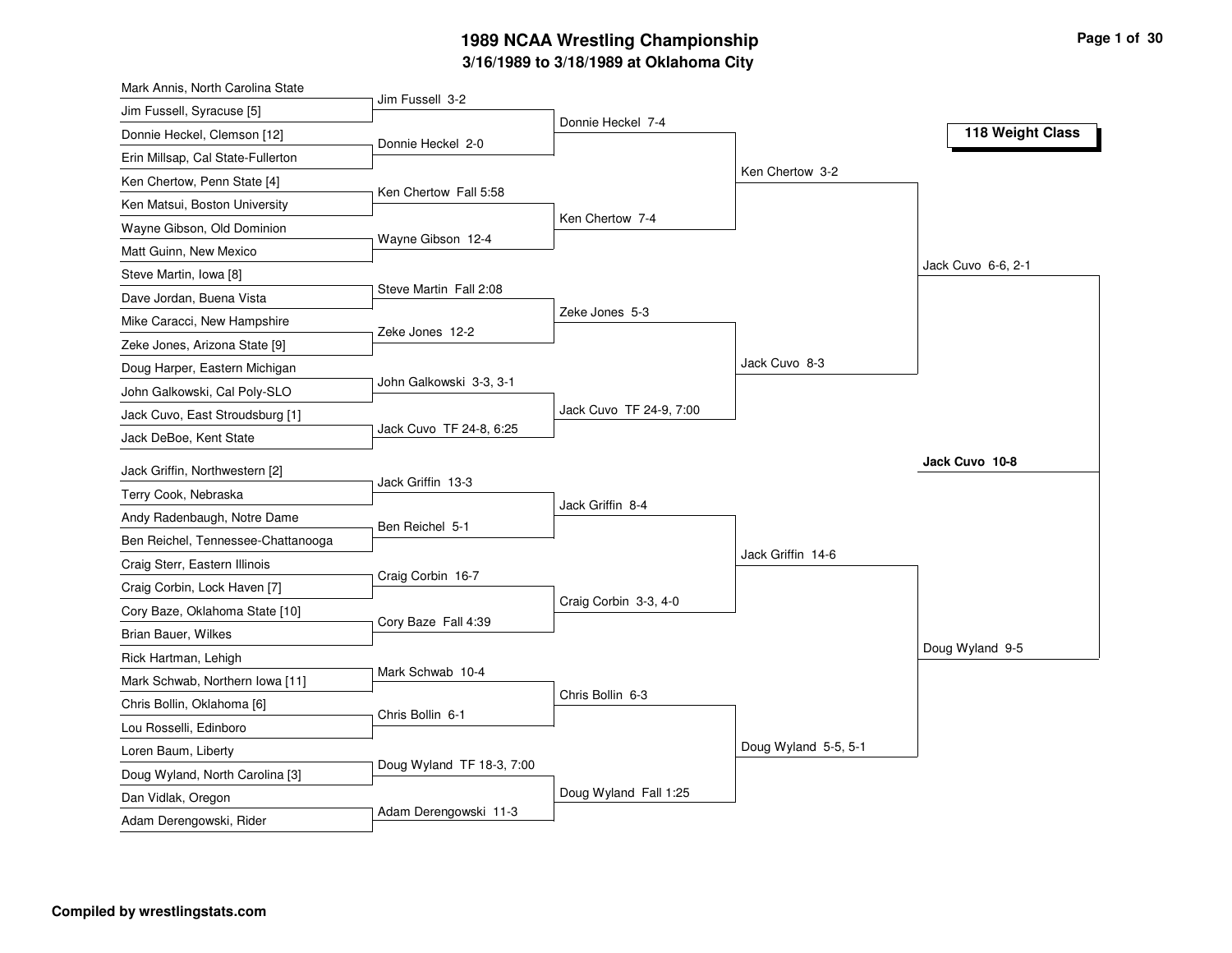## **3/16/1989 to 3/18/1989 at Oklahoma City 1989 NCAA Wrestling Championship Page <sup>2</sup> of <sup>30</sup>**

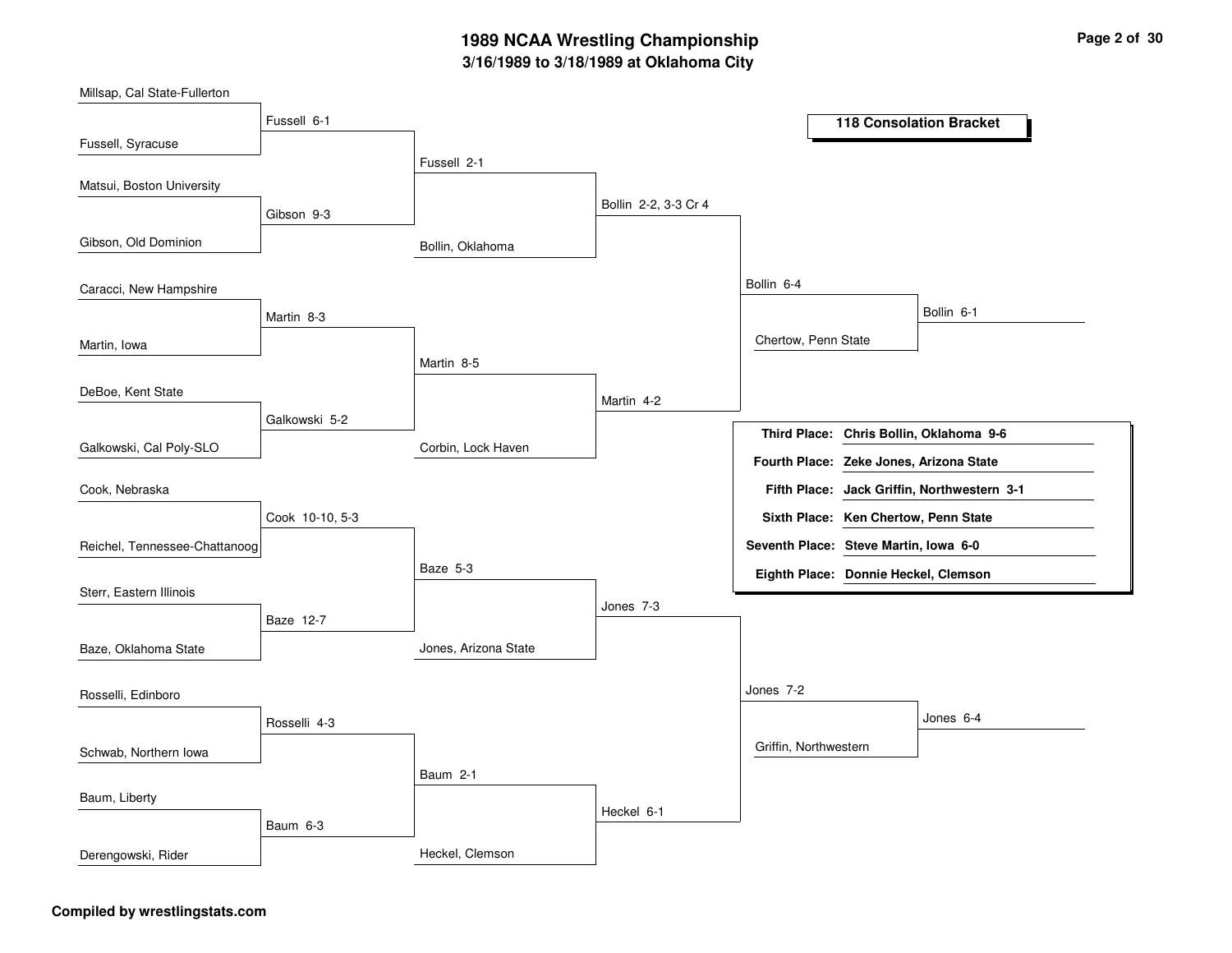Radenbaugh, Andy - Notre Dame

|                                 | Radenbaugh 9-5 |
|---------------------------------|----------------|
| Symmans, Robert - Lake Superior |                |
| Harper, Doug - Eastern Michigan |                |
|                                 | Harper 14-1    |
| Jones, Cory - Clarion           |                |
| Gibson, Wayne - Old Dominion    |                |
|                                 | Gibson 12-4    |
| DiSabato, Adam - Ohio State     |                |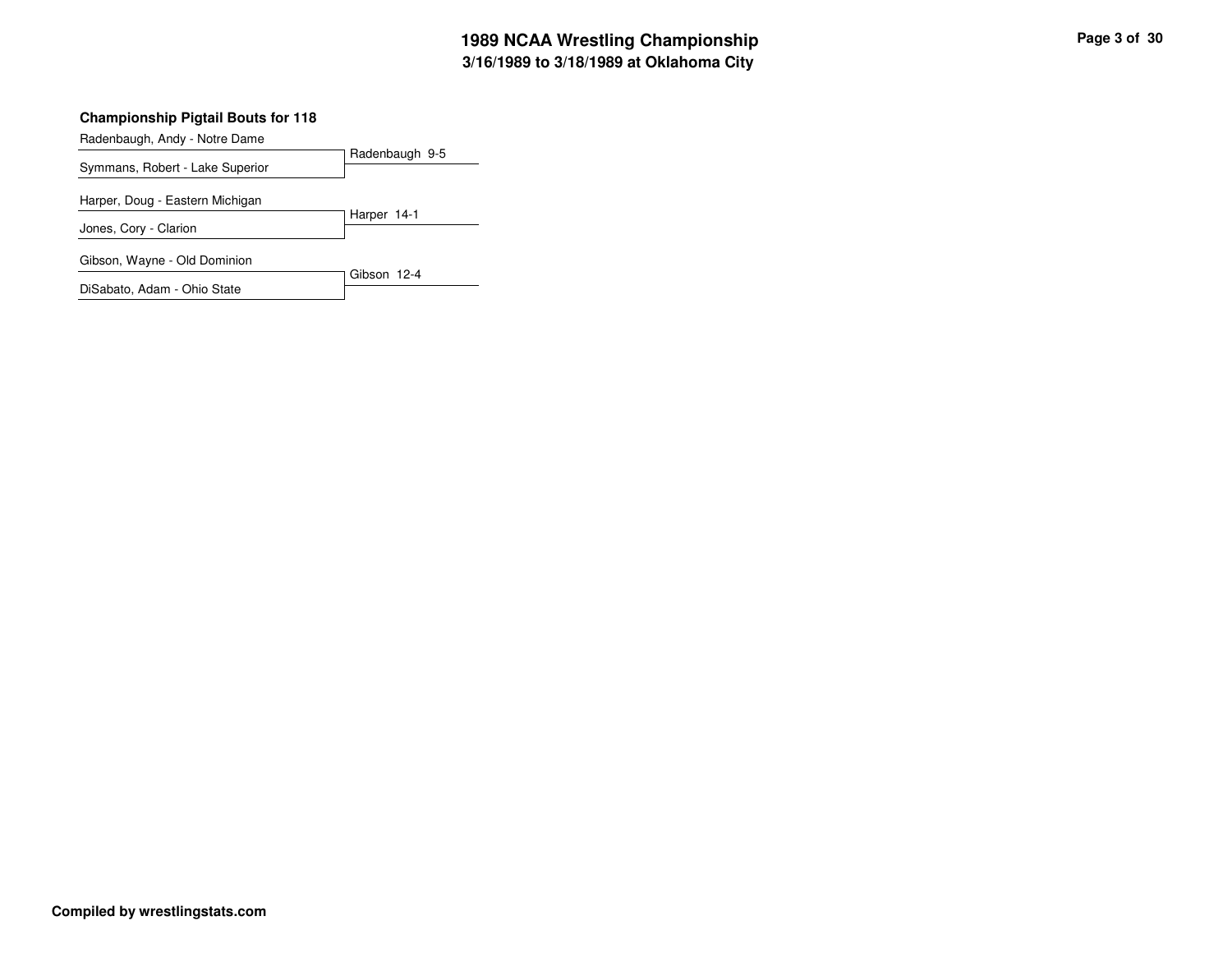# **3/16/1989 to 3/18/1989 at Oklahoma City 1989 NCAA Wrestling Championship Page <sup>4</sup> of <sup>30</sup>**

| Jody Jackson, Virginia                   |                              |                     |                        |                              |
|------------------------------------------|------------------------------|---------------------|------------------------|------------------------------|
| David Beck, Eastern Michigan             | David Beck Fall 2:23         |                     |                        |                              |
| Peter Gonzalez, Montclair State [4]      | Peter Gonzalez 5-3           | Peter Gonzalez 14-1 |                        | 126 Weight Class             |
| Ahmed El-Sokkary, Cal State-Bakersfield  |                              |                     |                        |                              |
| Brian Smith, Michigan State [12]         |                              |                     | Michael Stokes 5-3     |                              |
| Craig Walters, Wyoming                   | Brian Smith 8-7              |                     |                        |                              |
| Michael Stokes, North Carolina State [5] |                              | Michael Stokes 5-2  |                        |                              |
| Joe Pangelinan, Cal Poly-SLO             | Michael Stokes TF 21-6, 6:10 |                     |                        |                              |
| John Epperly, Lehigh [9]                 |                              |                     |                        | Michael Stokes 2-2, 2-2 Cr 4 |
| Mark Faglioni, Bucknell                  | John Epperly Fall 5:21       |                     |                        |                              |
| Gary McCall, Iowa State [8]              | Gary McCall Fall 6:44        | Gary McCall 14-4    |                        |                              |
| Jevon Morris, Appalachian State          |                              |                     |                        |                              |
| Scott Eastmond, Brigham Young            |                              |                     | Jim Martin 4-3         |                              |
| Mark Burrell, Central Missouri           | Mark Burrell TF 15-0, 7:00   |                     |                        |                              |
| Jim Martin, Penn State [1]               |                              | Jim Martin 14-2     |                        |                              |
| Chris Labbate, Cornell                   | Jim Martin TF 21-6, 7:00     |                     |                        |                              |
| Dave Kennedy, Bloomsburg [7]             |                              |                     |                        | Kendall Cross 5-2            |
| Sal Profaci, Central Connecticut         | Dave Kennedy 3-2             |                     |                        |                              |
| Jeff Husick, Lock Haven [10]             |                              | Dave Kennedy 9-7    |                        |                              |
| Duaine Martin, Northern Iowa             | Duaine Martin 9-4            |                     |                        |                              |
| Kurt Howell, Clemson                     |                              |                     | Tom Brands 11-5        |                              |
| Rob Porter, Edinboro                     | Kurt Howell 8-0              |                     |                        |                              |
| Tom Brands, Iowa [2]                     |                              | Tom Brands 11-5     |                        |                              |
| John Kainer, Navy                        | Tom Brands Fall 5:35         |                     |                        |                              |
| Curtis Wiley, Millersville               |                              |                     |                        | Kendall Cross 1-0            |
| Marco Sanchez, Arizona State             | Curtis Wiley 5-4             |                     |                        |                              |
| Kendall Cross, Oklahoma State [3]        |                              | Kendall Cross 5-4   |                        |                              |
| John Moore, Michigan                     | Kendall Cross Fall 6:31      |                     |                        |                              |
| Jason Kelber, Nebraska [11]              |                              |                     | Kendall Cross 8-8, 3-2 |                              |
| Rick Travis, California PA               | Jason Kelber Fall 0:51       |                     |                        |                              |
| <b>Bye</b>                               |                              | Jason Kelber 9-4    |                        |                              |
| Brad Gintert, Ohio State [6]             | <b>Brad Gintert</b>          |                     |                        |                              |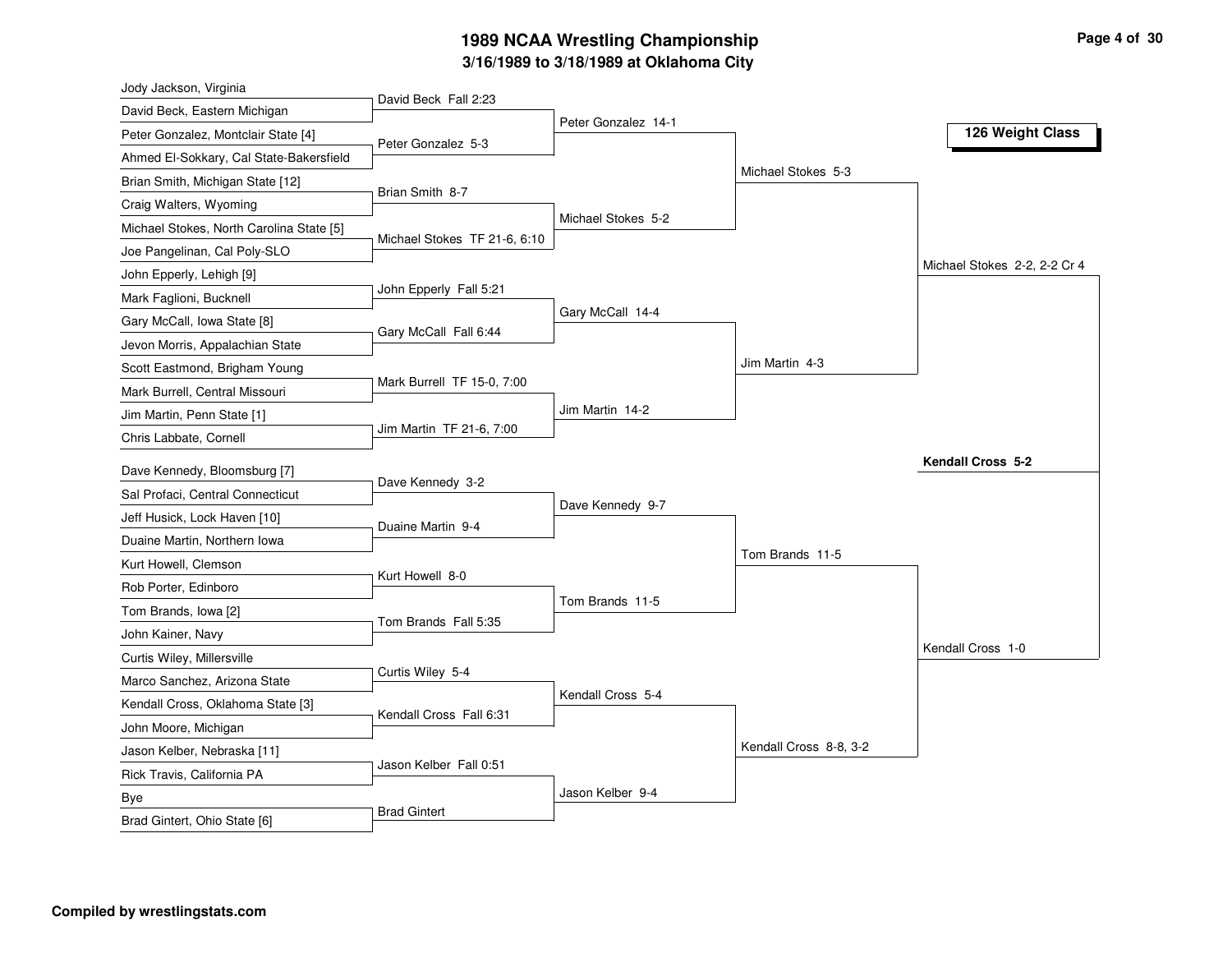## **3/16/1989 to 3/18/1989 at Oklahoma City 1989 NCAA Wrestling Championship Page <sup>5</sup> of <sup>30</sup>**

Kelber, Nebraska Kennedy, Bloomsburg McCall, Iowa State Gonzalez, Montclair State El-Sokkary 8-5 Epperly Fall 1:52 Howell 14-8Travis TF 19-3, 4:37 Kelber 5-0Epperly 6-4 McCall 12-5 Gonzalez 14-4 Kelber Fall 3:52Gonzalez 4-2 Martin, Penn State Brands, Iowa Martin 6-6, 1-0 Brands 2-1 El-Sokkary 15-10 Pangelinan 4-1 Epperly Fall 5:56 Burrell 12-2Martin 14-8 Howell 6-2 Moore 3-1 Travis 10-6 Beck, Eastern Michigan Smith, Michigan State Epperly, Lehigh Burrell, Central Missouri Pangelinan, Cal Poly-SLO Morris, Appalachian State Labbate, Cornell Martin, Northern Iowa Profaci, Central Connecticut Kainer, Navy Howell, Clemson Wiley, Millersville Moore, Michigan Travis, California PA Gintert, Ohio State **126 Consolation Bracket Jim Martin, Penn State 6-5 Third Place: Peter Gonzalez, Montclair State 5-3 Fifth Place: Seventh Place: Gary McCall, Iowa State 9-1 Eighth Place: John Epperly, Lehigh Fourth Place: Tom Brands, Iowa Sixth Place: Jason Kelber, Nebraska**

#### **Compiled by wrestlingstats.com**

El-Sokkary, Cal State-Bakersfiel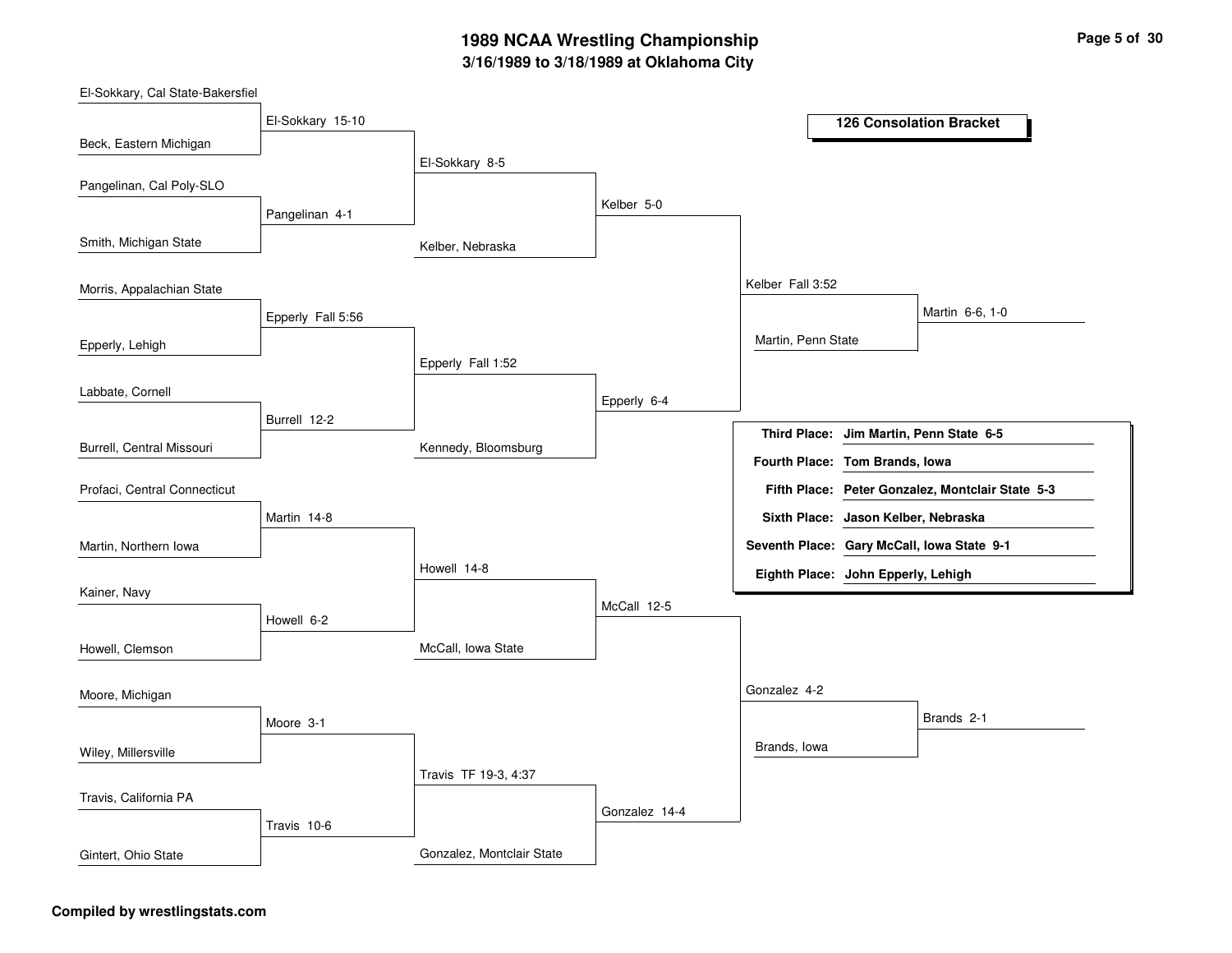**No Pigtails Bouts for 126 Weight Class**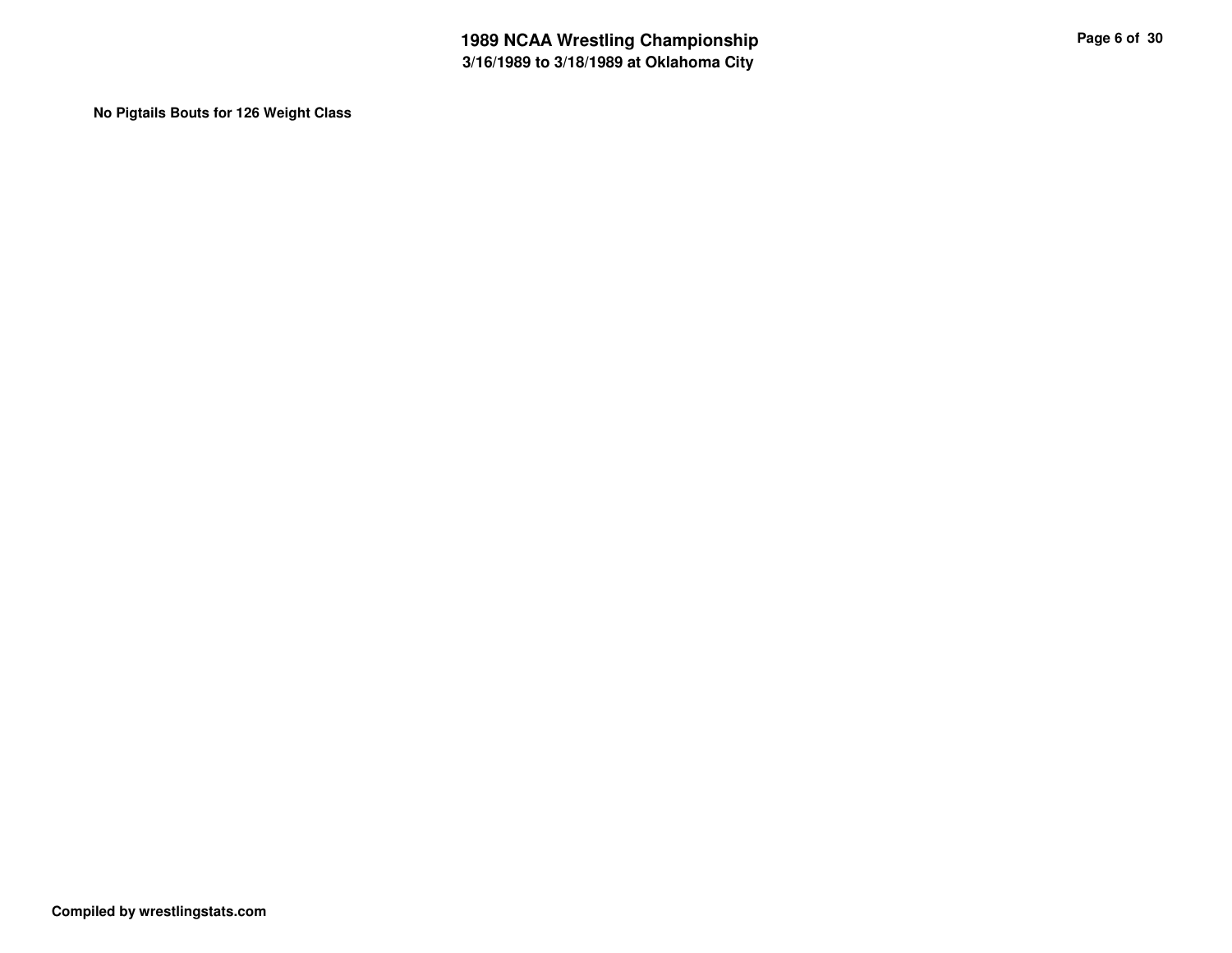# **3/16/1989 to 3/18/1989 at Oklahoma City 1989 NCAA Wrestling Championship Page <sup>7</sup> of <sup>30</sup>**

| Joe Sproviero, Rider                      |                           |                             |                    |                      |
|-------------------------------------------|---------------------------|-----------------------------|--------------------|----------------------|
| Jeff Dernlan, Penn State                  | Jeff Dernlan 10-4         |                             |                    |                      |
| Jade Montrie, Toledo                      | T.J. Sewell Fall 1:49     | T.J. Sewell 2-1             |                    | 134 Weight Class     |
| T.J. Sewell, Oklahoma [4]                 |                           |                             |                    |                      |
| Dan Collins, North Dakota State           |                           |                             | T.J. Sewell 9-2    |                      |
| Anibal Nieves, East Stroudsburg [5]       | Anibal Nieves 9-2         |                             |                    |                      |
| Mike Hemann, Nebraska                     |                           | Anibal Nieves 6-6, 3-0      |                    |                      |
| Tony Reed, Bloomsburg [12]                | Tony Reed 4-2             |                             |                    |                      |
| Mike Moreno, Iowa State                   |                           |                             |                    | T.J. Sewell 6-6, 8-1 |
| John Fisher, Michigan [1]                 | John Fisher 8-0           |                             |                    |                      |
| Mlles Nilson, Eastern Michigan            |                           | John Fisher TF 16-1, 4:11   |                    |                      |
| Clarence Arrington, Tennessee-Chattanooga | Miles Nilson 6-5          |                             |                    |                      |
| Chuck Barbee, Oklahoma State [9]          |                           |                             | John Fisher 16-3   |                      |
| Kerwyn Adderly, Norfolk State             | Chuck Barbee 7-5          |                             |                    |                      |
| Mike Lingenfelter, Lock Haven [8]         |                           | Mike Lingenfelter Fall 1:56 |                    |                      |
| Cody Bryant, Cal State-Fullerton          | Mike Lingenfelter 18-5    |                             |                    |                      |
| Jim Hamel, Minnesota                      |                           |                             |                    | Sean O'Day 11-8      |
| Chuck Toler, George Mason                 | Chuck Toler 14-5          |                             |                    |                      |
| Mike Donovan, Wyoming                     |                           | Joe Melchiore 10-6          |                    |                      |
| Joe Melchiore, Iowa [2]                   | Joe Melchiore 15-8        |                             |                    |                      |
| Alan Utter, Pittsburgh                    |                           |                             | Joe Melchiore 12-3 |                      |
| Glenn Jarrett, Oregon [7]                 | Glenn Jarrett 5-2         |                             |                    |                      |
| Mark Marinelli, Ohio State [10]           |                           | Mark Marinelli 8-6          |                    |                      |
| Matt Rohrer, Marquette                    | Mark Marinelli 10-2       |                             |                    |                      |
| Jon Anderson, Drake [11]                  |                           |                             |                    | Sean O'Day 8-3       |
| Jeff Lyons, Indiana                       | Jeff Lyons Fall 5:52      |                             |                    |                      |
| Bob Berceau, Wisconsin-Stevens            |                           | Jerry Durso 6-5             |                    |                      |
| Jerry Durso, Notre Dame [6]               | Jerry Durso Fall 1:41     |                             |                    |                      |
| Sean O'Day, Edinboro [3]                  |                           |                             | Sean O'Day 14-8    |                      |
| Gary Bendel, Boston University            | Sean O'Day TF 21-6, 6:48  |                             |                    |                      |
| Travis Krawl, Boise State                 |                           | Sean O'Day 17-4             |                    |                      |
| Mike Bodily, Clemson                      | Travis Krawl TF 16-1 2:51 |                             |                    |                      |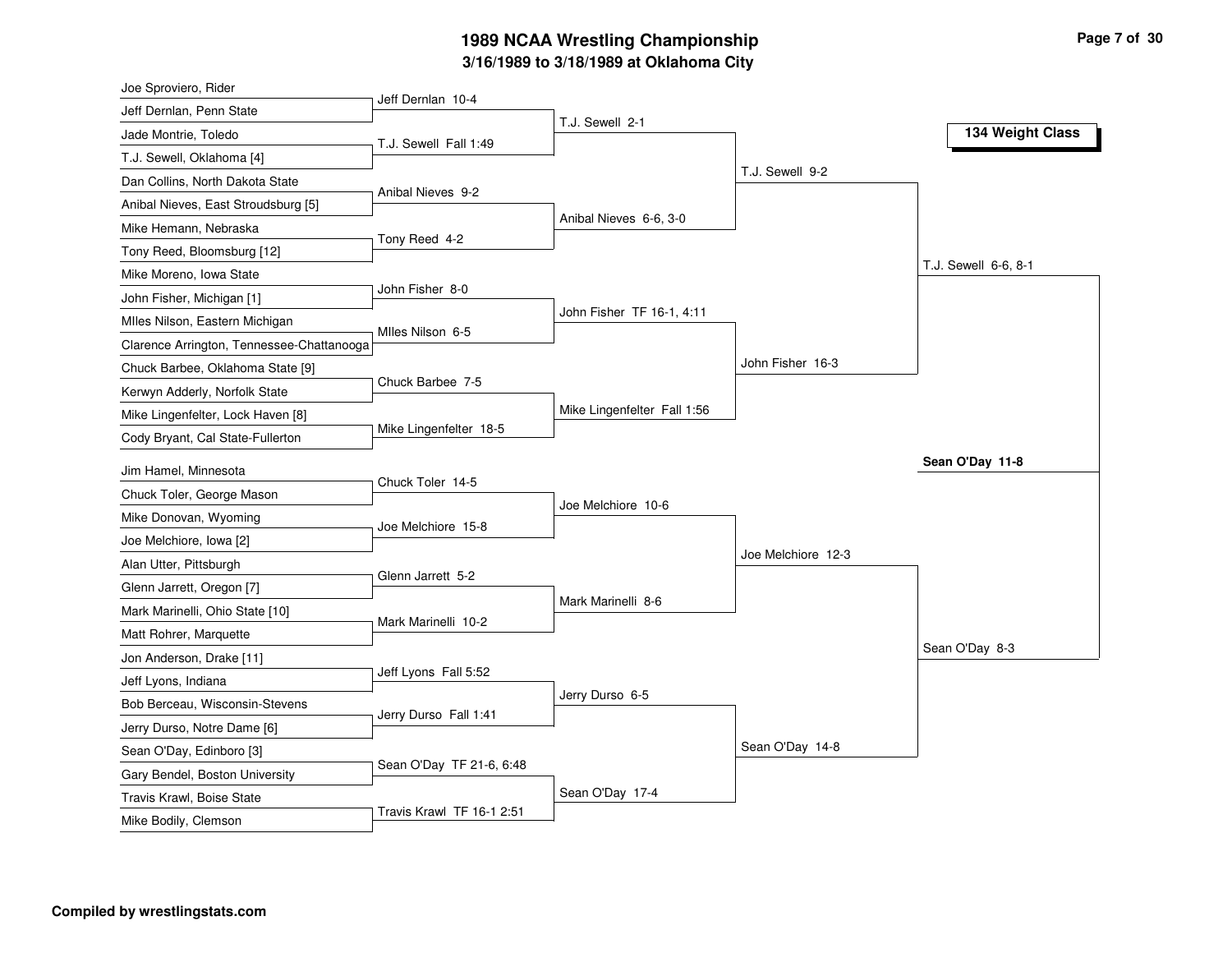# **3/16/1989 to 3/18/1989 at Oklahoma City 1989 NCAA Wrestling Championship Page <sup>8</sup> of <sup>30</sup>**

| Montrie, Toledo               |              |                          |                 |                                           |                                                |
|-------------------------------|--------------|--------------------------|-----------------|-------------------------------------------|------------------------------------------------|
|                               | Dernlan 11-1 |                          |                 |                                           | <b>134 Consolation Bracket</b>                 |
| Dernlan, Penn State           |              |                          |                 |                                           |                                                |
|                               |              | Reed 3-1                 |                 |                                           |                                                |
| Collins, North Dakota State   |              |                          |                 |                                           |                                                |
|                               | Reed 4-2     |                          | Durso Fall 5:25 |                                           |                                                |
| Reed, Bloomsburg              |              | Durso, Notre Dame        |                 |                                           |                                                |
| Moreno, Iowa State            |              |                          |                 | Barbee 6-0                                |                                                |
|                               | Moreno 3-1   |                          |                 |                                           | Fisher 6-4                                     |
| Nilson, Eastern Michigan      |              |                          |                 | Fisher, Michigan                          |                                                |
|                               |              | Barbee 6-1               |                 |                                           |                                                |
| Bryant, Cal State-Fullerton   |              |                          | Barbee 5-4      |                                           |                                                |
|                               | Barbee 5-4   |                          |                 |                                           |                                                |
| Barbee, Oklahoma State        |              | Marinelli, Ohio State    |                 |                                           | Third Place: Joe Melchiore, Iowa Fall 1:19     |
|                               |              |                          |                 | Fourth Place: John Fisher, Michigan       |                                                |
| Donovan, Wyoming              |              |                          |                 |                                           | Fifth Place: Chuck Barbee, Oklahoma State 14-3 |
|                               | Toler 7-5    |                          |                 |                                           | Sixth Place: Anibal Nieves, East Stroudsburg   |
| Toler, George Mason           |              |                          |                 | Seventh Place: Glenn Jarrett, Oregon 10-9 |                                                |
|                               |              | Jarrett 7-2              |                 | Eighth Place: Jerry Durso, Notre Dame     |                                                |
| Mangrum, North Carolina State |              |                          |                 |                                           |                                                |
|                               | Jarrett 7-4  |                          | Jarrett 6-5     |                                           |                                                |
| Jarrett, Oregon               |              | Lingenfelter, Lock Haven |                 |                                           |                                                |
|                               |              |                          |                 |                                           |                                                |
| Berceau, Wisconsin-Stevens    |              |                          |                 | Nieves 3-2                                |                                                |
|                               | Lyons 9-7    |                          |                 |                                           | Melchiore 13-2                                 |
| Lyons, Indiana                |              |                          |                 | Melchiore, Iowa                           |                                                |
|                               |              | Lyons 8-3                |                 |                                           |                                                |
| Bendel, Boston University     |              |                          |                 |                                           |                                                |
|                               | Bendel 2-1   |                          | Nieves 9-3      |                                           |                                                |
| Krawl, Boise State            |              | Nieves, East Stroudsburg |                 |                                           |                                                |

### **Compiled by wrestlingstats.com**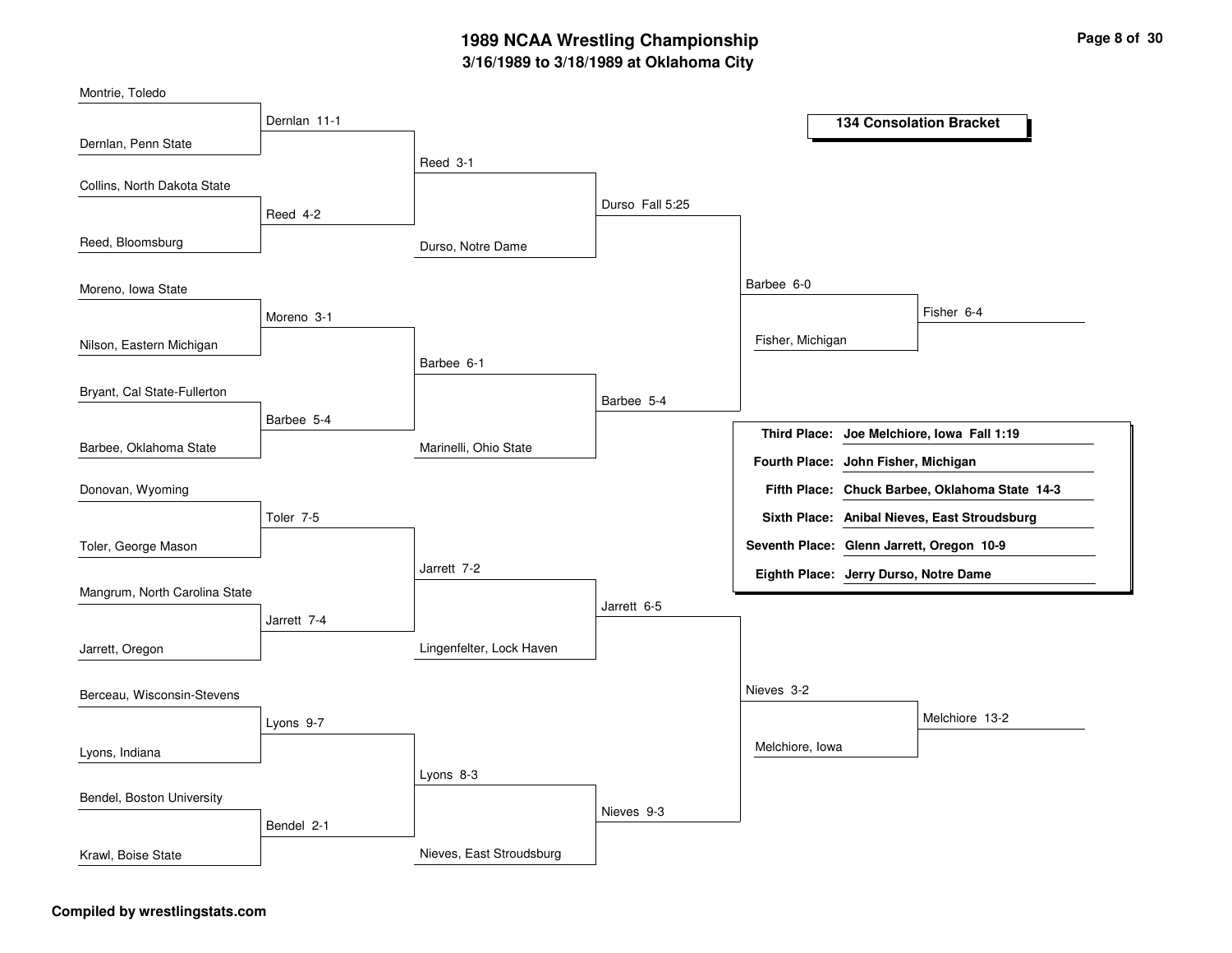| Montrie, Jade - Toledo                                         |                         |
|----------------------------------------------------------------|-------------------------|
| Fitzgerald, Pat - Purdue                                       | Montrie 10-5            |
| Barbee, Chuck - Oklahoma State<br>Welch, John - North Carolina | Barbee 8-7              |
| Donovan, Mike - Wyoming                                        | Donovan 7-6             |
| Gray, Bret - Missouri                                          |                         |
| Moreno, Mike - Iowa State                                      | Moreno 5-3              |
| Santana, Rich - Syracuse                                       |                         |
| O'Day, Sean - Edinboro                                         |                         |
| Pierro, Jon - Fresno State                                     | O'Day TF 19-3, 4:14     |
| Marinelli, Mark - Ohio State                                   | Marinelli TF 15-0, 6:09 |
| Mangrum, Mark - North Carolina State                           |                         |
| Anderson, Jon - Drake                                          | Anderson 7-3            |
| Davis, Lonnie - William & Mary                                 |                         |
| Hemann, Mike - Nebraska                                        |                         |
| Miller, Tom - Maryland                                         | Hemann 5-3              |
| <b>Consolation Pigtail Bouts for 134</b>                       |                         |
| Mangrum, Mark - North Carolina State                           | Mangrum 6-3             |
| Rohrer, Matt - Marquette                                       |                         |
| Bendel, Gary - Boston University                               |                         |

| Pierro, Jon - Fresno State |  |  |
|----------------------------|--|--|

Bendel 11-2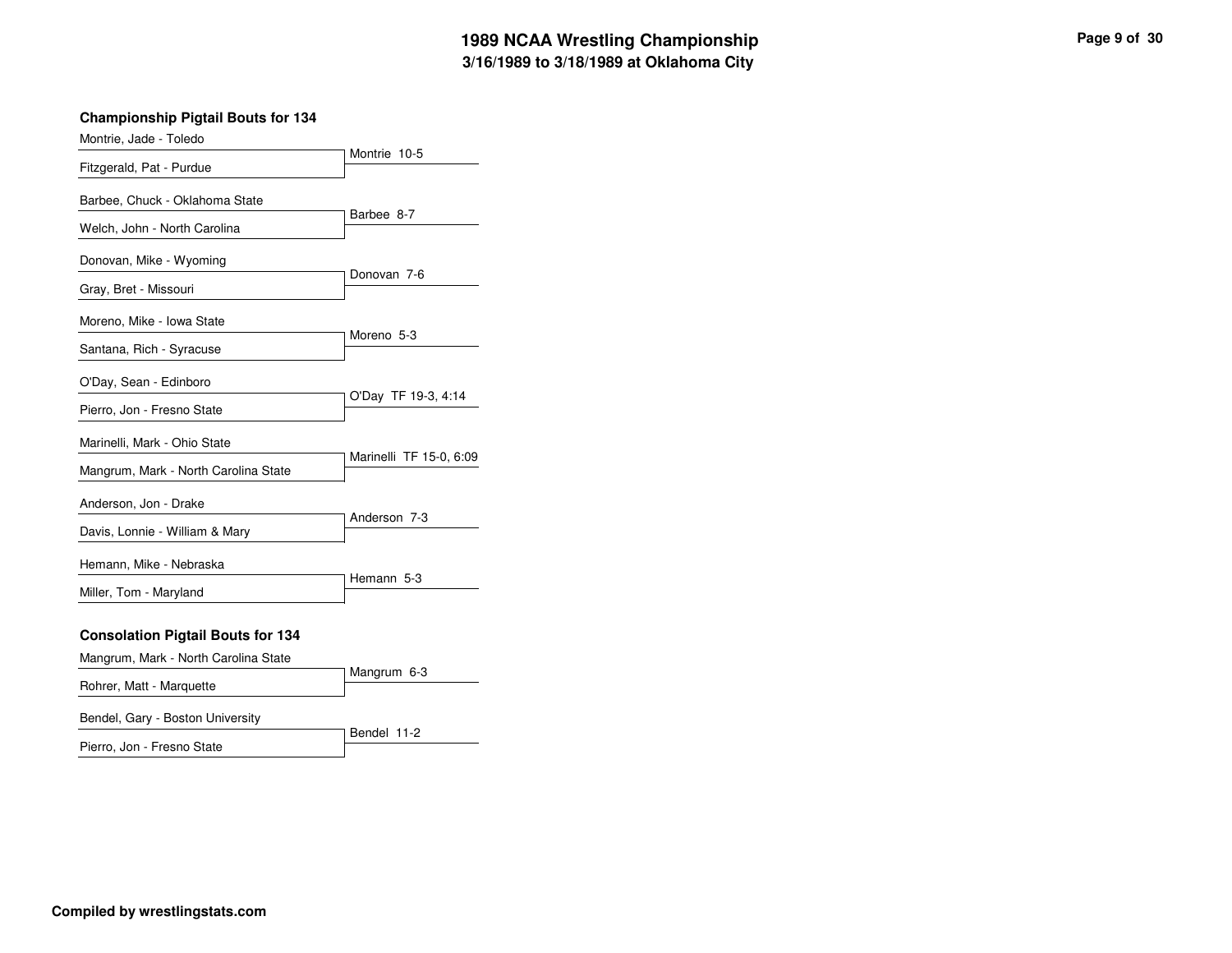# **3/16/1989 to 3/18/1989 at Oklahoma City 1989 NCAA Wrestling Championship Page <sup>10</sup> of <sup>30</sup>**

| <b>Travis West, Portland State</b>          |                         |                      |                      |                            |
|---------------------------------------------|-------------------------|----------------------|----------------------|----------------------------|
| Ken Ramsey, Ohio State                      | Travis West 4-1         |                      |                      |                            |
| Junior Saunders, Arizona State [4]          | Junior Saunders 11-6    | Junior Saunders 14-5 |                      | 142 Weight Class           |
| Marty King, Bloomsburg                      |                         |                      |                      |                            |
| Larry Gotcher, Michigan [5]                 |                         |                      | Junior Saunders 14-5 |                            |
| Danny Hayes, Missouri                       | Larry Gotcher Fall 2:58 |                      |                      |                            |
| Joe Cesari, North Carolina State            |                         | Larry Gotcher 2-1    |                      |                            |
| Shawn Smith, Delaware Valley [12]           | Joe Cesari 7-5          |                      |                      |                            |
| Duane Maue, Colorado Mines                  |                         |                      |                      | Junior Saunders 8-5        |
| Buzz Wincheski, William & Mary              | Buzz Wincheski 8-2      |                      |                      |                            |
| Kris Felthousen, Virginia                   |                         | Mike Cole 11-0       |                      |                            |
| Mike Cole, Clarion [1]                      | Mike Cole Fall 2:08     |                      |                      |                            |
| Mark Toarmina, Oklahoma State [9]           |                         |                      | Mike Cole Fall 6:58  |                            |
| Robbie Winter, Brigham Young                | Mark Toarmina 3-0       |                      |                      |                            |
| Layne Billings, Nebraska                    |                         | Layne Billings 6-4   |                      |                            |
| Enzo Catullo, North Carolina [8]            | Layne Billings 13-4     |                      |                      |                            |
|                                             |                         |                      |                      | Pat Santoro 6-6, 1-1 Cr 10 |
| Pat Waters, Cornell<br>Chad Taylor, Wyoming | Pat Waters 6-2          |                      |                      |                            |
|                                             |                         | Pat Santoro 9-3      |                      |                            |
| Pat Santoro, Pittsburgh [2]                 | Pat Santoro 13-4        |                      |                      |                            |
| Jeff Scotton, Bucknell                      |                         |                      | Pat Santoro FFT      |                            |
| Warren Stewart, Liberty                     | Terry Kennedy Fall 2:57 |                      |                      |                            |
| Terry Kennedy, Edinboro [10]                |                         | Stacy Richmond 5-4   |                      |                            |
| Stacy Richmond, Michigan State [7]          | Stacy Richmond 9-8      |                      |                      |                            |
| Scott Glenn, Oregon                         |                         |                      |                      | Pat Santoro 9-2            |
| Joe Reynolds, Oklahoma [3]                  | Joe Reynolds 13-4       |                      |                      |                            |
| Tim Tusick, Kent State                      |                         | Joe Reynolds 8-5     |                      |                            |
| Rob Meloy, Penn State                       | Rob Meloy 5-3           |                      |                      |                            |
| Mark Boston, Ohio University                |                         |                      | Pat Boyd 5-4         |                            |
| Jeff Gibbons, Iowa State [6]                | Jeff Gibbons 7-2        |                      |                      |                            |
| Joe Herrmann, Lehigh                        |                         |                      |                      |                            |
| Adam Caldwell, Indiana                      | Pat Boyd 5-0            | Pat Boyd 2-1         |                      |                            |
| Pat Boyd, Notre Dame [11]                   |                         |                      |                      |                            |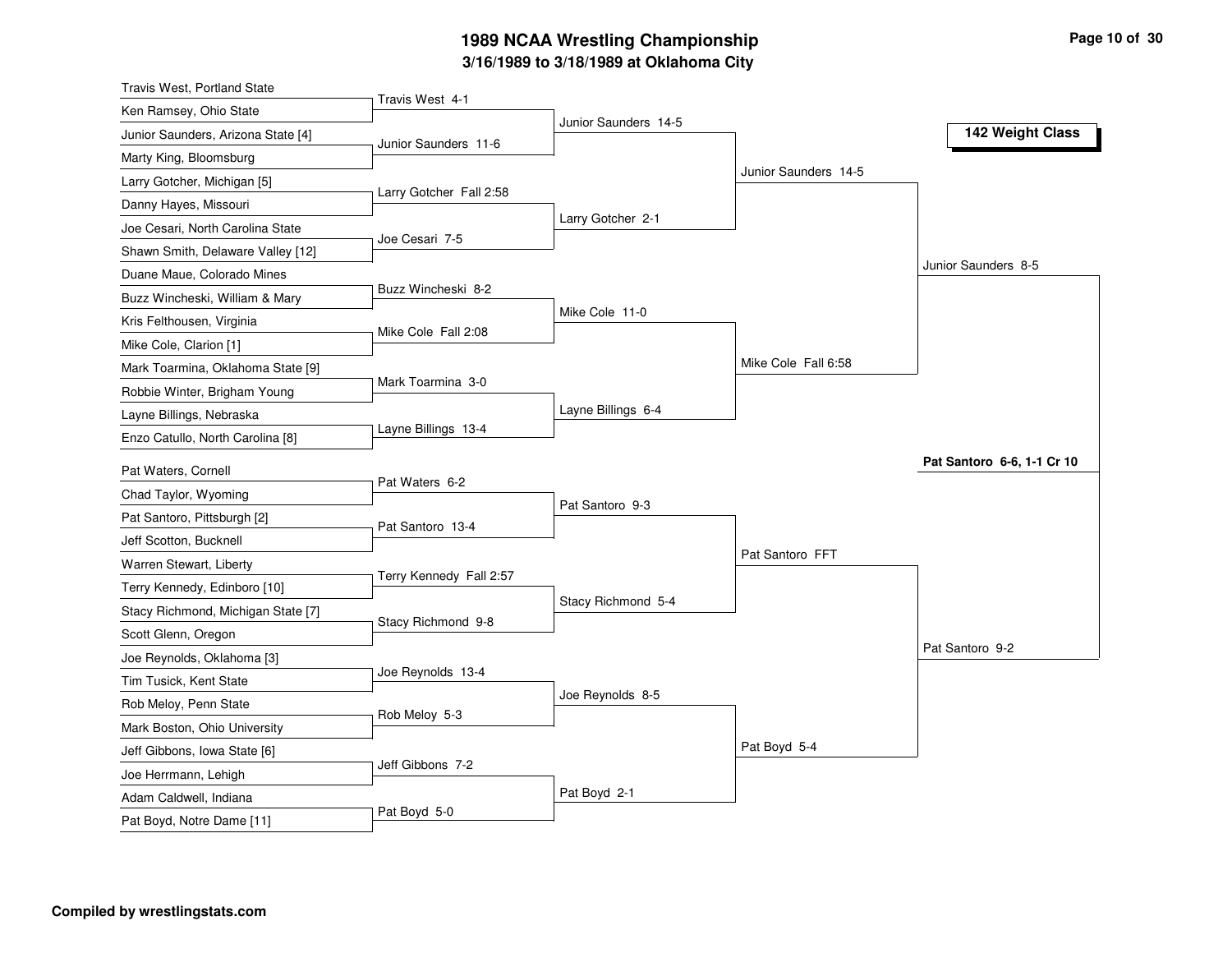# **3/16/1989 to 3/18/1989 at Oklahoma City 1989 NCAA Wrestling Championship Page <sup>11</sup> of <sup>30</sup>**

| Johnson, Central Connecticut |                |                          |              |                                       |                                                |
|------------------------------|----------------|--------------------------|--------------|---------------------------------------|------------------------------------------------|
|                              | West Fall 1:31 |                          |              |                                       | <b>142 Consolation Bracket</b>                 |
| West, Portland State         |                |                          |              |                                       |                                                |
|                              |                | West 2-2, 6-2            |              |                                       |                                                |
| Hayes, Missouri              |                |                          |              |                                       |                                                |
|                              | Cesari 6-4     |                          | Reynolds 8-7 |                                       |                                                |
| Cesari, North Carolina State |                | Reynolds, Oklahoma       |              |                                       |                                                |
| Felthousen, Virginia         |                |                          |              | Catullo 6-2                           |                                                |
|                              | Wincheski 5-3  |                          |              |                                       | Cole Fall 4:30                                 |
| Wincheski, William & Mary    |                |                          |              | Cole, Clarion                         |                                                |
|                              |                | Catullo 3-1              |              |                                       |                                                |
| Catullo, North Carolina      |                |                          |              |                                       |                                                |
|                              | Catullo 9-7    |                          | Catullo FFT  |                                       |                                                |
|                              |                |                          |              |                                       | Third Place: Mike Cole, Clarion Fall 5:18      |
| Toarmina, Oklahoma State     |                | Richmond, Michigan State |              | Fourth Place: Larry Gotcher, Michigan |                                                |
| Martin, Cal Poly-SLO         |                |                          |              |                                       | Fifth Place: Pat Boyd, Notre Dame 7-3          |
|                              | Martin 4-1     |                          |              |                                       | Sixth Place: Enzo Catullo, North Carolina      |
| Waters, Cornell              |                |                          |              |                                       | Seventh Place: Terry Kennedy, Edinboro Med FFT |
|                              |                | Kennedy 11-5             |              | Eighth Place: Joe Reynolds, Oklahoma  |                                                |
| Glenn, Oregon                |                |                          |              |                                       |                                                |
|                              | Kennedy 3-1    |                          | Kennedy 6-3  |                                       |                                                |
| Kennedy, Edinboro            |                | Billings, Nebraska       |              |                                       |                                                |
|                              |                |                          |              |                                       |                                                |
| Tusick, Kent State           |                |                          |              | Gotcher 3-2                           |                                                |
|                              |                |                          |              |                                       | Gotcher Fall 3:47                              |
|                              | Meloy 4-3      |                          |              |                                       |                                                |
| Meloy, Penn State            |                |                          |              | Boyd, Notre Dame                      |                                                |
|                              |                | Gibbons 1-1, 1-1 Cr 6    |              |                                       |                                                |
| Caldwell, Indiana            |                |                          | Gotcher 9-5  |                                       |                                                |
|                              | Gibbons 5-2    |                          |              |                                       |                                                |
| Gibbons, Iowa State          |                | Gotcher, Michigan        |              |                                       |                                                |

### **Compiled by wrestlingstats.com**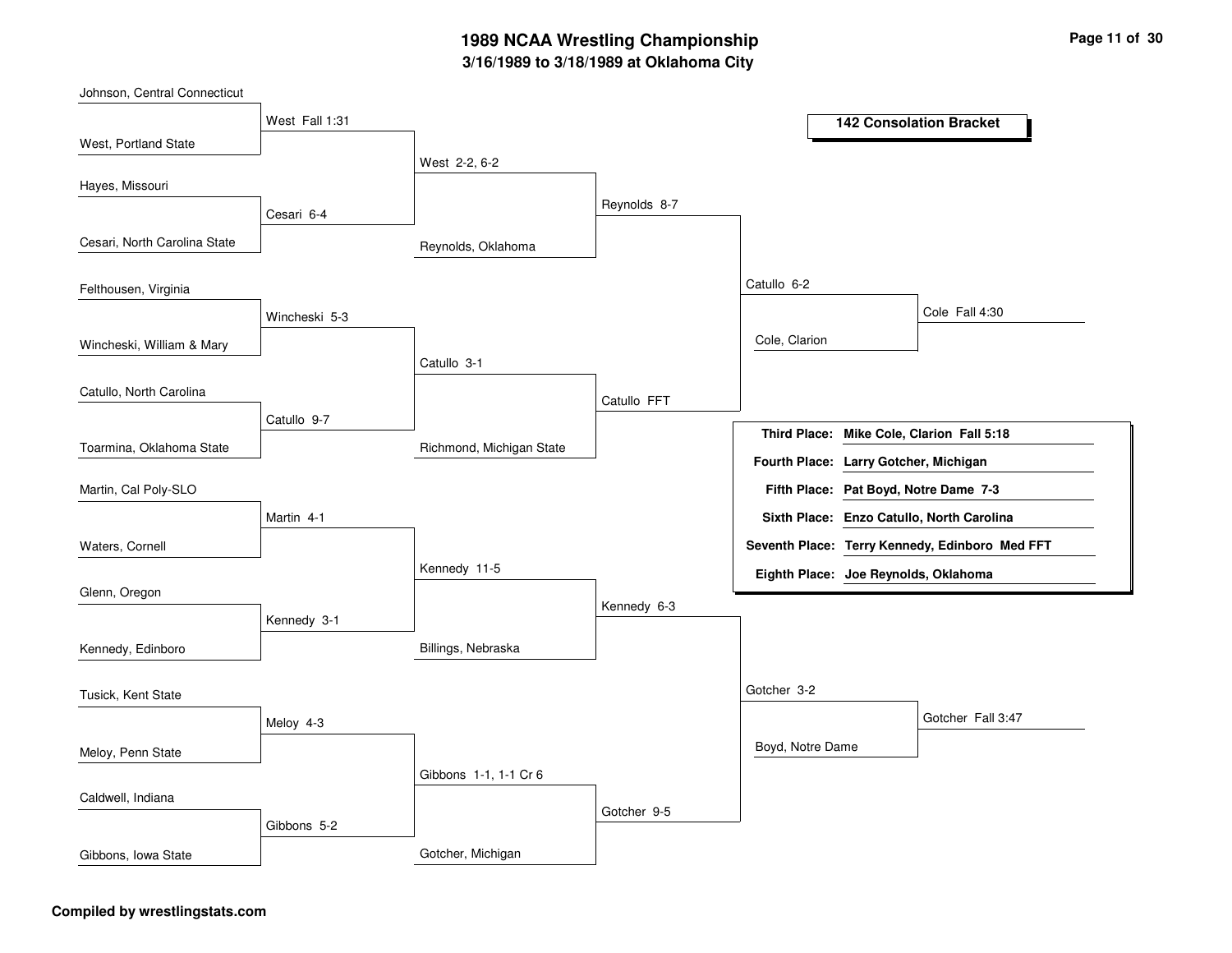| Maue, Duane - Colorado Mines             |                       |
|------------------------------------------|-----------------------|
| Sloan, Dave - Appalachian State          | Maue 6-2              |
| Santoro, Pat - Pittsburgh                |                       |
| Martin, John - Cal Poly-SLO              | Santoro TF 17-2, 4:56 |
| Saunders, Junior - Arizona State         |                       |
| Johnson, Ryan - Central Connecticut      | Saunders 7-5          |
| Richmond, Stacy - Michigan State         |                       |
| Billups, Mark - Old Dominion             | Richmond 9-8          |
| Reynolds, Joe - Oklahoma                 |                       |
| Morris, Steve - Cal State-Bakersfield    | Reynolds 12-3         |
| Cesari, Joe - North Carolina State       |                       |
| Ciccarello, Matt - Air Force             | Cesari 8-0            |
| Winter, Robbie - Brigham Young           |                       |
| Steffensmeier, Gary - Northern Iowa      | Winter 9-6            |
| <b>Consolation Pigtail Bouts for 142</b> |                       |
| Martin, John - Cal Poly-SLO              |                       |
| Scotton, Jeff - Bucknell                 | Martin 10-10, 8-3     |
| Johnson, Ryan - Central Connecticut      |                       |
| King, Marty - Bloomsburg                 | Johnson 7-6           |
| Glenn, Scott - Oregon                    |                       |
| Billups, Mark - Old Dominion             | Glenn 7-3             |
| Tusick, Tim - Kent State                 |                       |
| Morris, Steve - Cal State-Bakersfield    | Tusick 13-6           |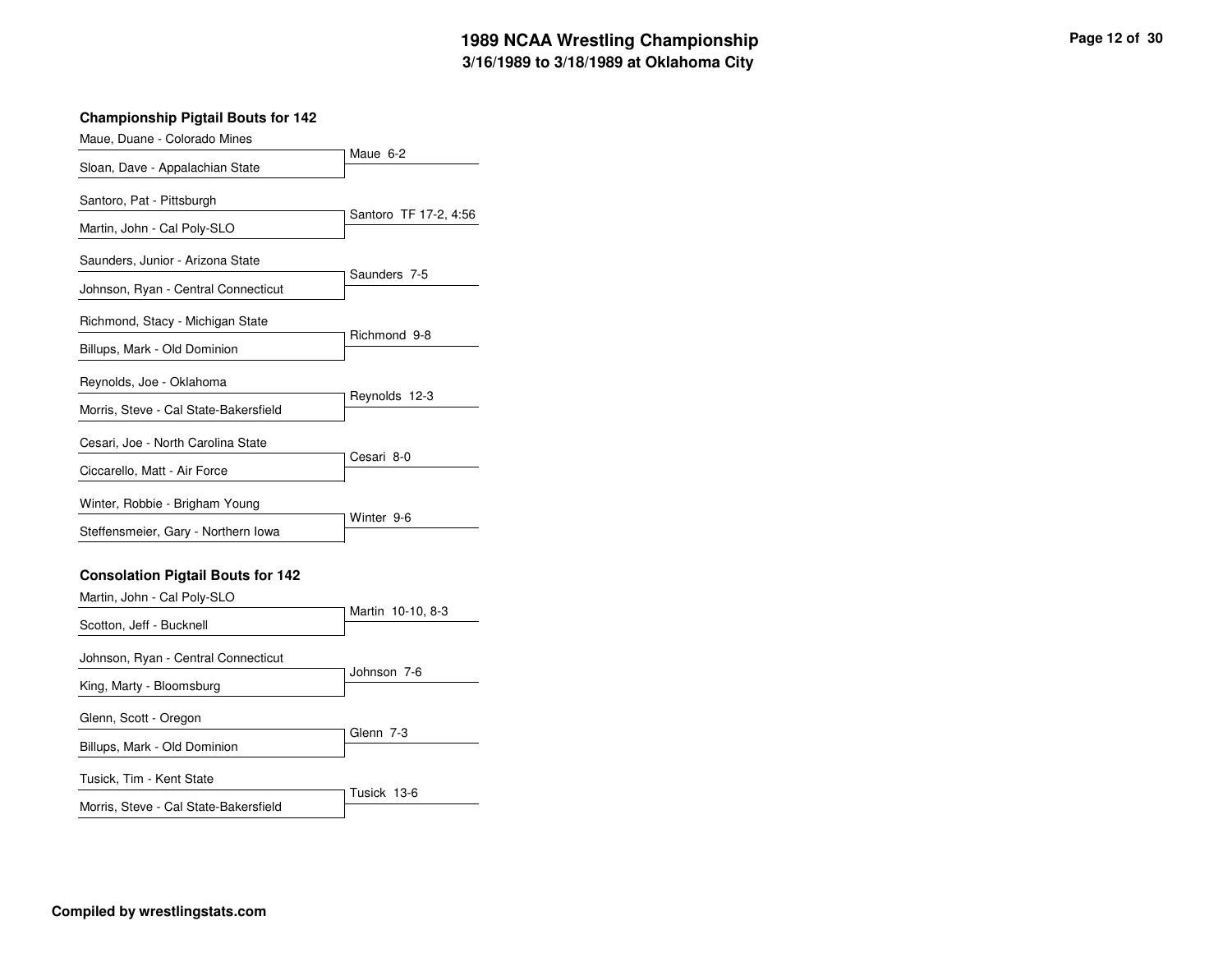# **3/16/1989 to 3/18/1989 at Oklahoma City 1989 NCAA Wrestling Championship Page <sup>13</sup> of <sup>30</sup>**

| Tom Ryan, Syracuse [12]                   |                           |                       |                       |                  |
|-------------------------------------------|---------------------------|-----------------------|-----------------------|------------------|
| Tim Monahan, Humbouldt State              | Tom Ryan 12-5             |                       |                       |                  |
| Todd Chesbro, Oklahoma State [5]          | Todd Chesbro 15-2         | Todd Chesbro 8-3      |                       | 150 Weight Class |
| Darrin Farrow, North Carolina State       |                           |                       |                       |                  |
| Tom Sell, Tennessee-Chattanooga           |                           |                       | Todd Chesbro 5-5, 2-1 |                  |
| Dave Morgan, Bloomsburg [4]               | Dave Morgan 4-2           |                       |                       |                  |
| Thane Turner, Lock Haven                  |                           | Dave Morgan 13-4      |                       |                  |
| Paul Herrera, Nebraska                    | Paul Herrera 11-5         |                       |                       |                  |
| Mel Rentschler, Toledo                    |                           |                       |                       | Tim Krieger 11-0 |
| Ben Dagley, Ashland                       | Ben Dagley 14-6           |                       |                       |                  |
| Sam Amine, Michigan                       |                           | Tim Krieger Fall 3:33 |                       |                  |
| Tim Krieger, Iowa State [1]               | Tim Krieger Fall 3:42     |                       |                       |                  |
| Tedon Fleischman, New Mexico              |                           |                       | Tim Krieger Fall 1:27 |                  |
| Dave Wlodarz, Cleveland State [8]         | Tedon Fleischman 4-3      |                       |                       |                  |
| Dan Russell, Portland State [9]           |                           | Tedon Fleischman 6-5  |                       |                  |
| John Fasti, Rider                         | Dan Russell 14-3          |                       |                       |                  |
| Bill Orr, Clemson                         |                           |                       |                       | Tim Krieger 5-0  |
| Karl Monaco, Montclair State [2]          | Karl Monaco Fall 2:28     |                       |                       |                  |
| Chris Humphreys, Brigham Young            |                           | Karl Monaco 4-2       |                       |                  |
| Aaron Peters, Navy                        | Aaron Peters 8-6          |                       |                       |                  |
| Kirk Salvo, Brown                         |                           |                       | Karl Monaco 5-4       |                  |
| Pat Hogan, Northern Iowa [10]             | Pat Hogan 11-3            |                       |                       |                  |
| Thom Ortiz, Arizona State [7]             |                           | Thom Ortiz 2-0        |                       |                  |
| Brandon Dennington, Oklahoma              | Thom Ortiz 8-5            |                       |                       |                  |
| Greg Warren, Missouri                     |                           |                       |                       | Karl Monaco 7-3  |
| George Johnston, Oregon                   | Greg Warren 6-5           |                       |                       |                  |
| Brett Argeris, Wyoming                    |                           | Brian Dolph 12-3      |                       |                  |
| Brian Dolph, Indiana [3]                  | Brian Dolph TF 15-0, 5:26 |                       |                       |                  |
| Richard Bailey, Cal State-Bakersfield [6] |                           |                       | Richard Bailey 5-3    |                  |
| Doug Streicher, Iowa                      | Richard Bailey 15-7       |                       |                       |                  |
| Brian Schneider, Eastern Michigan         |                           | Richard Bailey 6-2    |                       |                  |
|                                           | Scott Hovan Fall 6:57     |                       |                       |                  |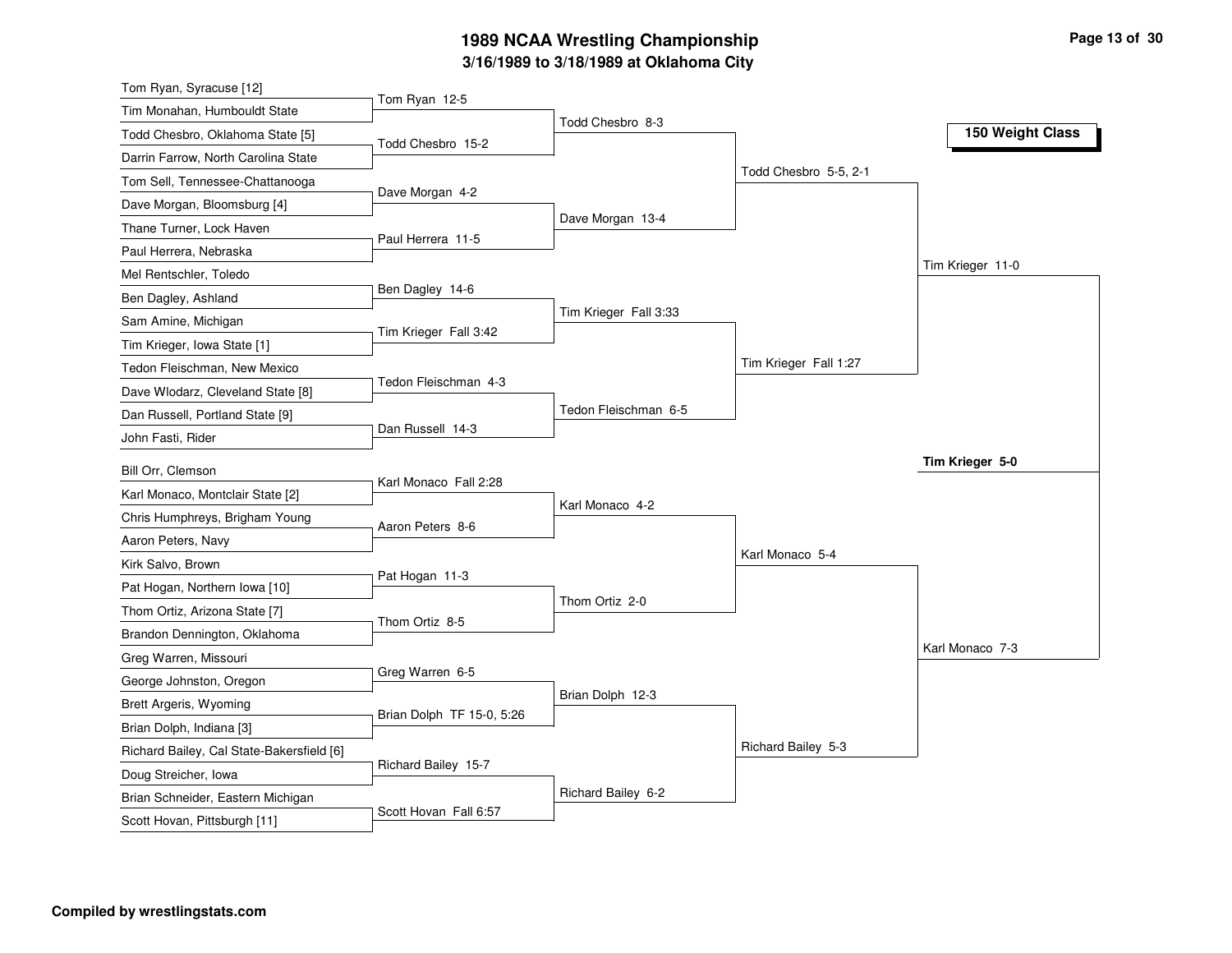# **3/16/1989 to 3/18/1989 at Oklahoma City 1989 NCAA Wrestling Championship Page <sup>14</sup> of <sup>30</sup>**

Dolph, Indiana Ortiz, Arizona State Fleischman, New Mexico Morgan, Bloomsburg Herrera Fall 5:16 Russell 11-8Hogan 6-2 Hovan Fall 2:53 Dolph DFT 0:59 Ortiz 3-1Fleischman 3-3, 3-1 Morgan 2-1 Dolph 8-4 Morgan Fall 5:36 Chesbro, Oklahoma State Bailey, Cal State-Bakersfield Dolph 6-0 Bailey 4-3 Ryan 10-7 Herrera 4-4, 1-0 Amine TF 15-0, 5:53 Russell 6-3Peters 7-2Hogan 5-3 Warren 11-3 Hovan 8-4 Ryan, Syracuse Herrera, Nebraska Dagley, Ashland Russell, Portland State Sell, Tennessee-Chattanooga Amine, Michigan Wlodarz, Cleveland State Peters, Navy Orr, Clemson Dennington, Oklahoma Hogan, Northern Iowa Warren, Missouri Argeris, Wyoming Streicher, Iowa Hovan, Pittsburgh **150 Consolation Bracket Brian Dolph, Indiana 5-4 Third Place: Todd Chesbro, Oklahoma State 6-3 Fifth Place: Seventh Place: Thom Ortiz, Arizona State 3-1 Eighth Place: Tedon Fleischman, New Mexico Fourth Place: Richard Bailey, Cal State-Bakersfield Sixth Place: Dave Morgan, Bloomsburg**

#### **Compiled by wrestlingstats.com**

Farrow, North Carolina State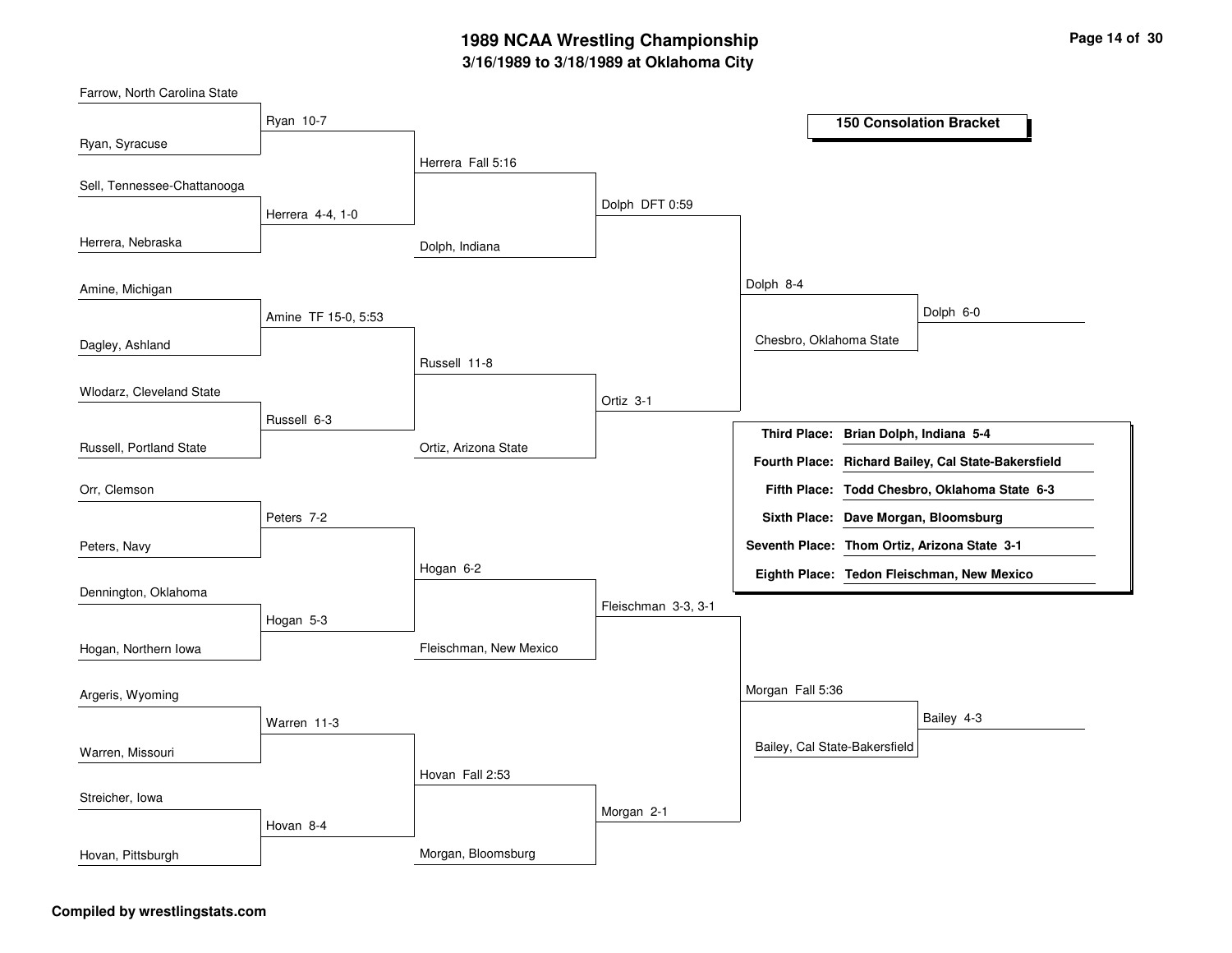Fleischman, Tedon - New Mexico

|                                                                   | Fleischman 10-3          |
|-------------------------------------------------------------------|--------------------------|
| Schumm, Scott - Cal State-Fullerton                               |                          |
| Turner, Thane - Lock Haven<br>Murphy, Terry - Eastern Illinois    | Turner 3-2               |
| Rentschler, Mel - Toledo<br>Lynch, Rick - Boston University       | Rentschler 1-1, 1-1 Cr 6 |
| Humphreys, Chris - Brigham Young<br>Bevilacqua, Mike - Penn State | Humphreys 5-4            |
| Warren, Greg - Missouri<br>Walter, Dave - Purdue                  | Warren 8-7               |

#### **Consolation Pigtail Bouts for 150**

Wlodarz, Dave - Cleveland State

Wlodarz 4-3 Schumm, Scott - Cal State-Fullerton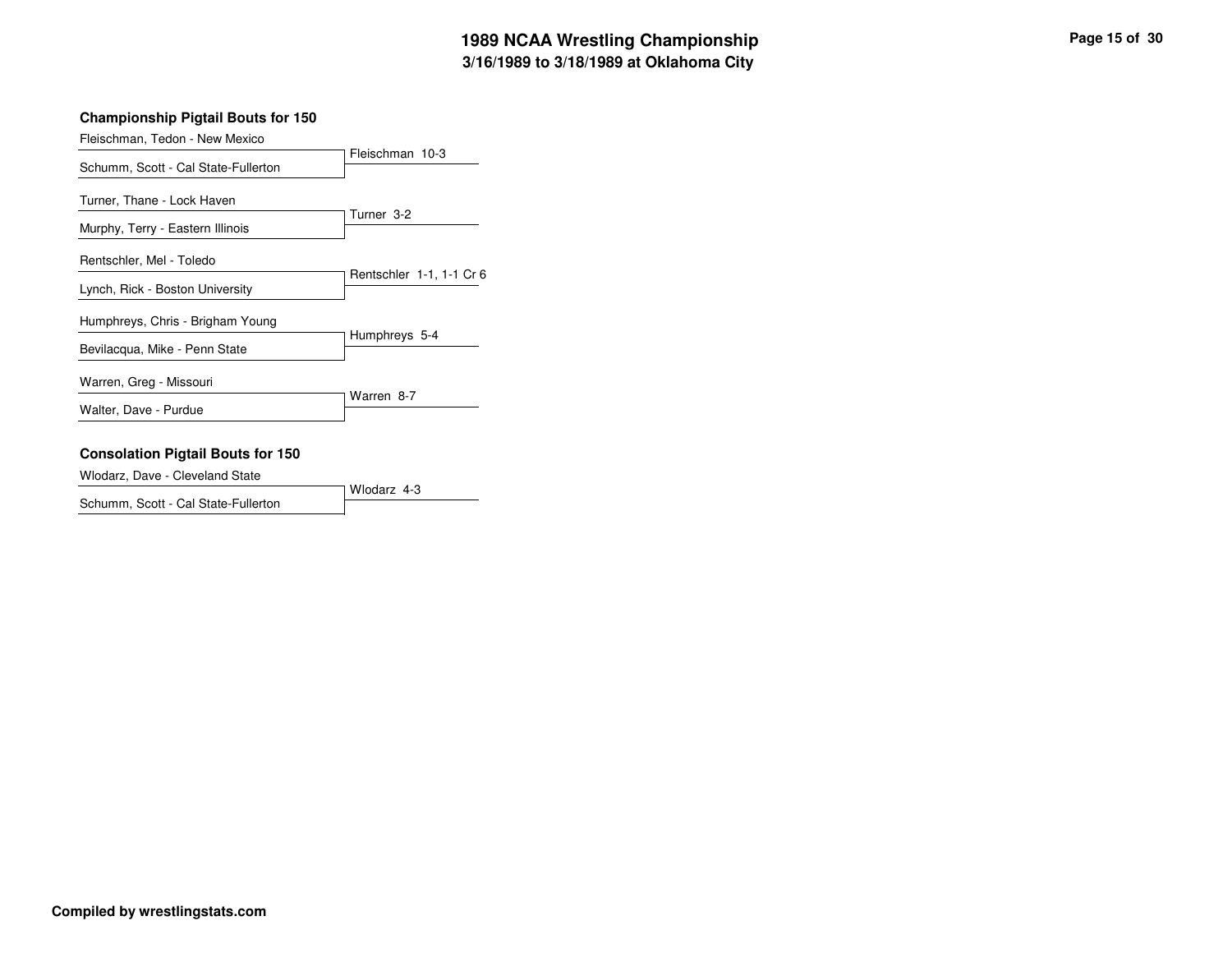# **3/16/1989 to 3/18/1989 at Oklahoma City 1989 NCAA Wrestling Championship Page <sup>16</sup> of <sup>30</sup>**

| Sean Finkbeiner, Penn State                              |                       |                            |                      |                       |
|----------------------------------------------------------|-----------------------|----------------------------|----------------------|-----------------------|
| Howard Langford, Tennessee-Chattanooga                   | Sean Finkbeiner 5-2   | Gordy Morgan 4-2           |                      |                       |
| Paul Olejnik, Cal State-Bakersfield                      | Gordy Morgan 4-0      |                            |                      | 158 Weight Class      |
| Gordy Morgan, Minnesota [4]                              |                       |                            |                      |                       |
| Joel Smith, Eastern Michigan [5]                         |                       |                            | Joel Smith 4-4, 10-4 |                       |
| E.C. Cotton, Illinois State                              | Joel Smith Fall 2:15  |                            |                      |                       |
| Jeff Coltvet, Nebraska [12]                              |                       | Joel Smith 9-3             |                      |                       |
| Matt Peters, Cleveland State                             | Jeff Coltvet 10-6     |                            |                      |                       |
| Greg Satchell, Old Dominion                              |                       |                            |                      | Dan St. John 5-2      |
| Jeff Kwortnik, North Carolina State                      | Jeff Kwortnik 9-6     |                            |                      |                       |
| Mark Reiland, Iowa                                       | Dan St. John 6-0      | Dan St. John 11-4          |                      |                       |
| Dan St. John, Arizona State [1]                          |                       |                            |                      |                       |
| Joe Mannix, George Washington                            |                       |                            | Dan St. John 10-2    |                       |
| Chris Lembeck, Northern Iowa [8]                         | Chris Lembeck 7-2     |                            |                      |                       |
| K.C. Lane, Boise State                                   |                       | Chris Lembeck 5-1          |                      |                       |
| Jim Pearson, Indiana [9]                                 | Jim Pearson 10-2      |                            |                      |                       |
| E.C. Muelhaupt, Brown                                    |                       |                            |                      | Dan St. John 1-1, 3-1 |
| Wes White, Oklahoma State [7]                            | E.C. Muelhaupt 14-5   |                            |                      |                       |
| Mike Schroat, Wilkes                                     |                       | Mike Schroat 8-7           |                      |                       |
| Wade Zimmerman, Fresno State                             | Mike Schroat 8-4      |                            |                      |                       |
| Joe Pantaleo, Michigan [2]                               |                       |                            | Joe Pantaleo 17-6    |                       |
| Mike Flynn, Edinboro                                     | Joe Pantaleo 4-3      |                            |                      |                       |
| Mike Lehman, Rider                                       |                       | Joe Pantaleo TF 16-1, 6:20 |                      |                       |
| Jay Landolfo, North Carolina                             | Jay Landolfo 8-2      |                            |                      |                       |
| Dave Williams, Boston University                         |                       |                            |                      | Joe Pantaleo 6-1      |
| Steve Hamilton, Iowa State [3]                           | Steve Hamilton 6-1    |                            |                      |                       |
| Craig Holiday, Wisconsin                                 |                       | Steve Hamilton 14-5        |                      |                       |
| Brian Chambers, Marquette                                | Craig Holiday 8-7     |                            |                      |                       |
| Jeff Turner, Pittsburgh [11]                             |                       |                            | Scott Schleicher 5-4 |                       |
|                                                          |                       |                            |                      |                       |
|                                                          | Chauncy Wynn 5-5, 5-1 |                            |                      |                       |
| Chauncy Wynn, Morgan State<br>Scott Schleicher, Navy [6] |                       | Scott Schleicher 6-3       |                      |                       |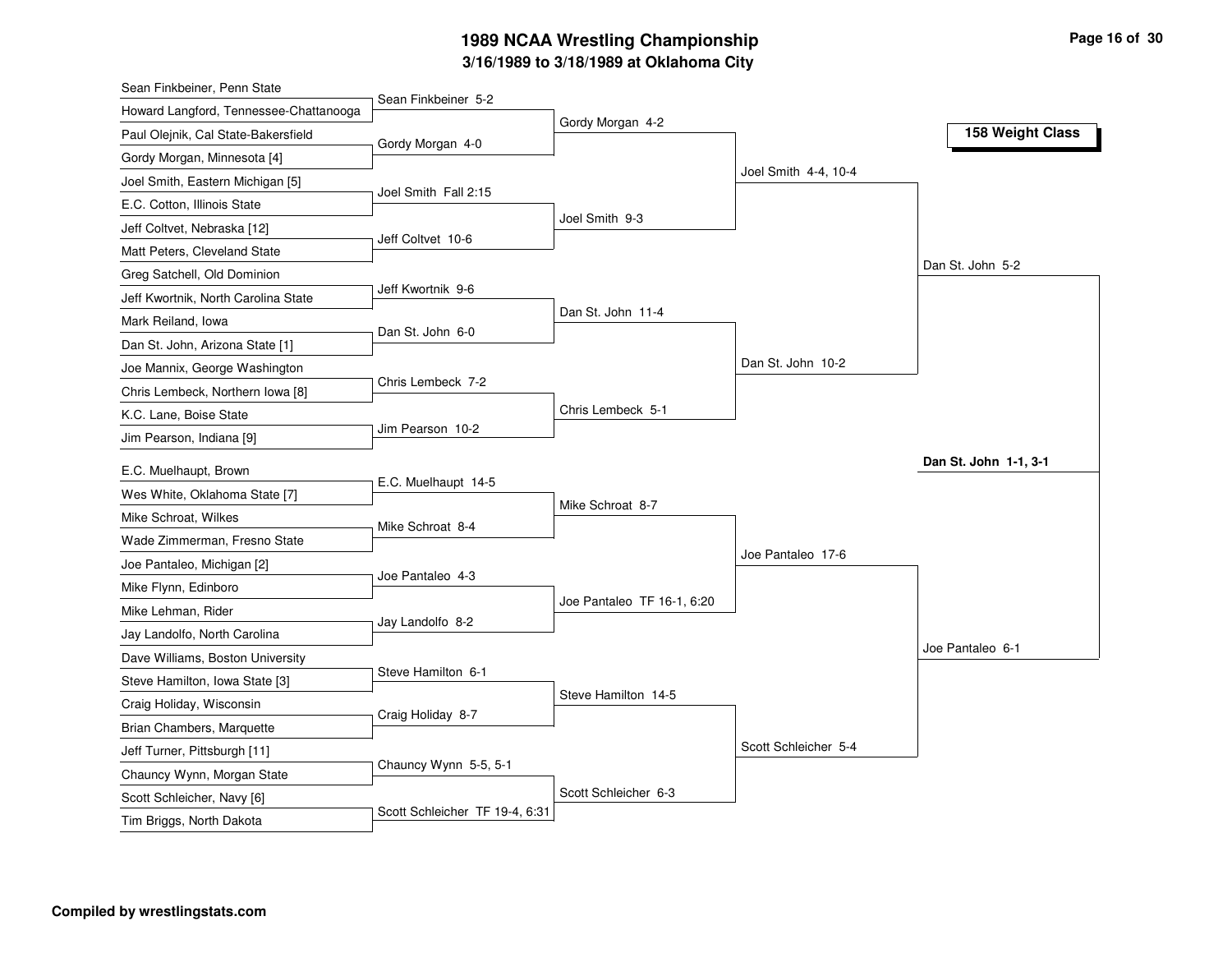# **3/16/1989 to 3/18/1989 at Oklahoma City 1989 NCAA Wrestling Championship Page <sup>17</sup> of <sup>30</sup>**

| Olejnik, Cal State-Bakersfield |                     |                        |               |                                         |                                                    |
|--------------------------------|---------------------|------------------------|---------------|-----------------------------------------|----------------------------------------------------|
|                                | Finkbeiner 9-6      |                        |               |                                         | <b>158 Consolation Bracket</b>                     |
| Finkbeiner, Penn State         |                     |                        |               |                                         |                                                    |
|                                |                     | Coltvet 2-1            |               |                                         |                                                    |
| Cotton, Illinois State         | Coltvet 8-5         |                        | Hamilton 4-3  |                                         |                                                    |
| Coltvet, Nebraska              |                     | Hamilton, Iowa State   |               |                                         |                                                    |
| Reiland, Iowa                  |                     |                        |               | Reiland Fall 1:48                       |                                                    |
|                                | Reiland 7-6         |                        |               |                                         | Reiland 9-8                                        |
| Kwortnik, North Carolina State |                     |                        |               | Smith, Eastern Michigan                 |                                                    |
|                                |                     | Reiland 6-1            |               |                                         |                                                    |
| Mannix, George Washington      |                     |                        | Reiland 7-3   |                                         |                                                    |
|                                | Pearson 3-2         |                        |               | Third Place: Scott Schleicher, Navy 3-2 |                                                    |
| Pearson, Indiana               |                     | Schroat, Wilkes        |               | Fourth Place: Mark Reiland, Iowa        |                                                    |
| Zimmerman, Fresno State        |                     |                        |               |                                         | Fifth Place: Joel Smith, Eastern Michigan 6-4      |
|                                | Zimmerman Fall 0:21 |                        |               |                                         | Sixth Place: Wade Zimmerman, Fresno State          |
| Muelhaupt, Brown               |                     |                        |               |                                         | Seventh Place: Steve Hamilton, Iowa State 2-2, 2-1 |
|                                |                     | Zimmerman 2-0          |               | Eighth Place: Gordy Morgan, Minnesota   |                                                    |
| Flynn, Edinboro                |                     |                        | Zimmerman 3-1 |                                         |                                                    |
|                                | Flynn 5-1           |                        |               |                                         |                                                    |
| Landolfo, North Carolina       |                     | Lembeck, Northern Iowa |               |                                         |                                                    |
| Williams, Boston University    |                     |                        |               | Zimmerman 6-4                           |                                                    |
|                                | Williams 4-3        |                        |               |                                         | Schleicher 9-2                                     |
| Holiday, Wisconsin             |                     |                        |               | Schleicher, Navy                        |                                                    |
|                                |                     | Wynn 9-4               |               |                                         |                                                    |
| Briggs, North Dakota           |                     |                        | Morgan 4-2    |                                         |                                                    |
|                                | Wynn 6-6, 3-1       |                        |               |                                         |                                                    |
| Wynn, Morgan State             |                     | Morgan, Minnesota      |               |                                         |                                                    |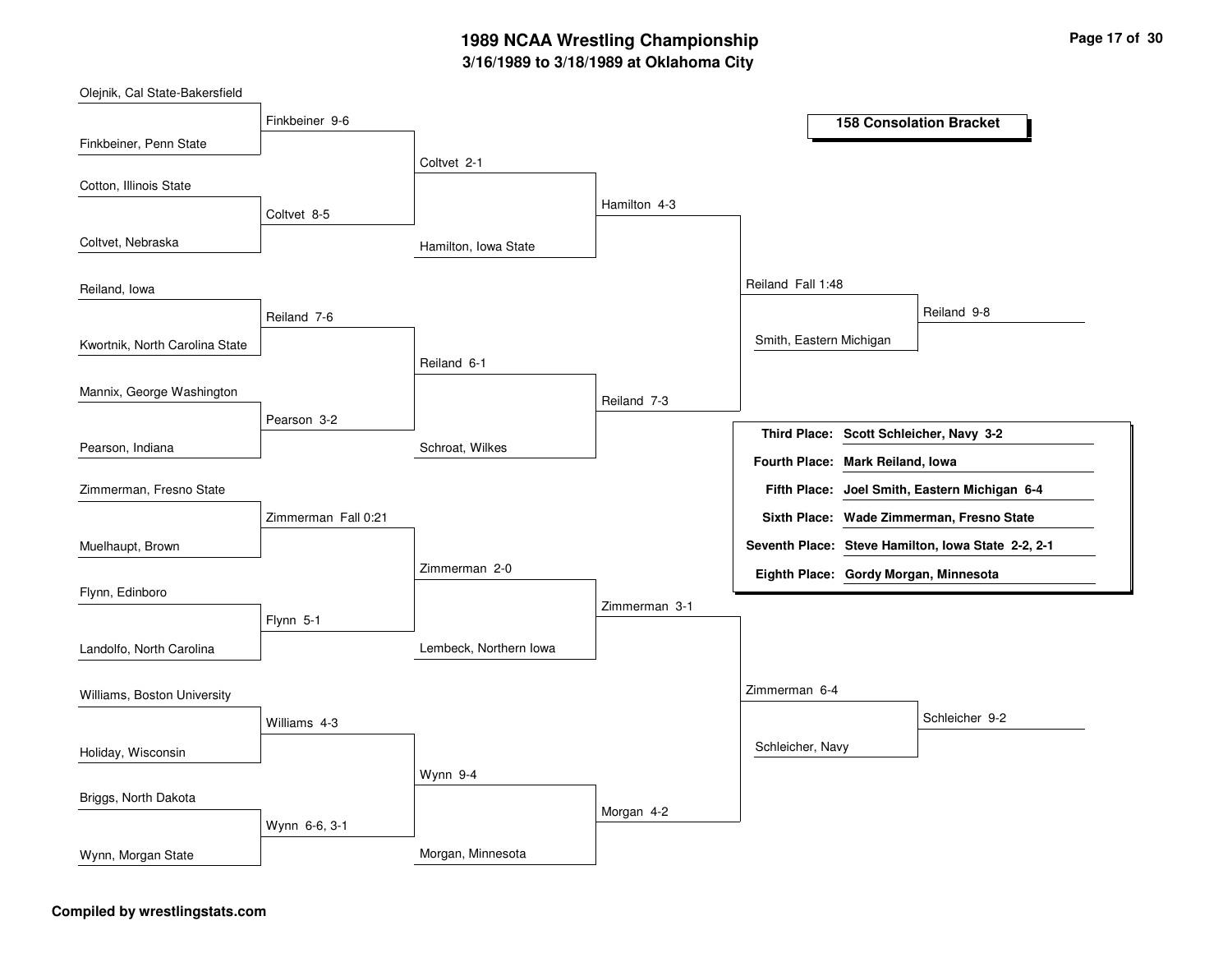| Williams, Dave - Boston University       |              |
|------------------------------------------|--------------|
|                                          | Williams 7-0 |
| Howard, Jeff - SUNY-Buffalo              |              |
| Mannix, Joe - George Washington          |              |
|                                          | Mannix 13-3  |
| Darris, Freddie - Missouri               |              |
| Schroat, Mike - Wilkes                   |              |
| Buckiso, Scott - Maryland                | Schroat 10-6 |
|                                          |              |
| <b>Consolation Pigtail Bouts for 158</b> |              |

Zimmerman Fall 5:39

Zimmerman, Wade - Fresno State

Buckiso, Scott - Maryland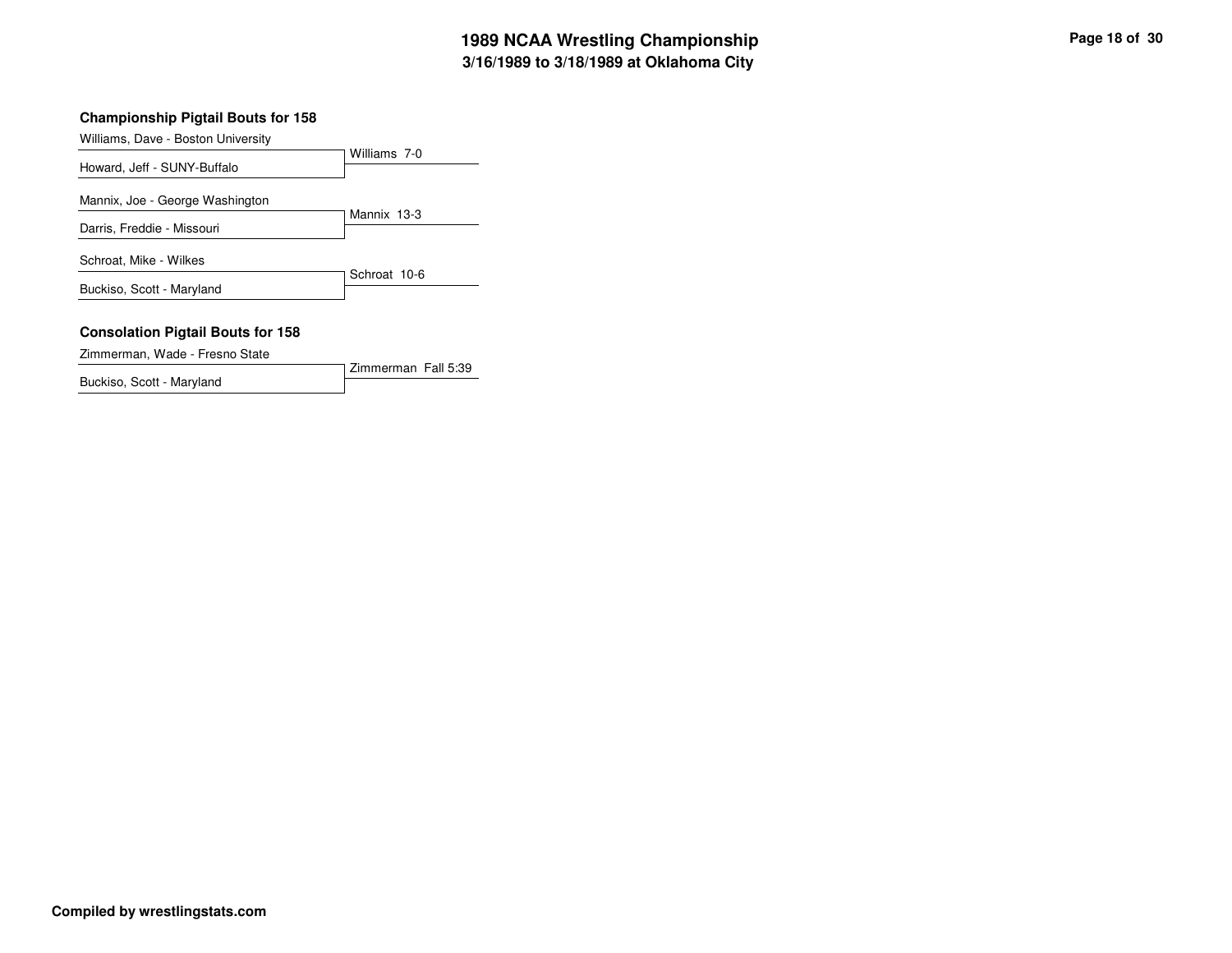# **3/16/1989 to 3/18/1989 at Oklahoma City 1989 NCAA Wrestling Championship Page <sup>19</sup> of <sup>30</sup>**

| Scott Chenoweth 9-5<br><b>Brad Morris, Ferris State</b><br>Rob Milavsky 6-4<br>167 Weight Class<br>John Kohls, Brigham Young [4]<br>Rob Milavsky 12-7<br>Rob Milavsky, James Madison<br>Tom Marchetti 11-5<br>John Rippley, Army [5]<br>John Rippley 13-3<br>Jay Schwartz, West Virginia<br>Tom Marchetti Fall 7:37 OT<br>Tom Marchetti, Bucknell<br>Tom Marchetti 9-1<br>Jeff Harris, Southwest Missouri [12]<br>Dave Lee 9-0<br>Jason Morris, Syracuse<br>Jason Morris 5-3<br>Dave Zettlemoyer, North Carolina State<br>Dave Lee 6-2<br>Randy Worrell, Delaware Valley<br>Dave Lee DFT 4:52<br>Dave Lee, Wisconsin [1] |
|--------------------------------------------------------------------------------------------------------------------------------------------------------------------------------------------------------------------------------------------------------------------------------------------------------------------------------------------------------------------------------------------------------------------------------------------------------------------------------------------------------------------------------------------------------------------------------------------------------------------------|
|                                                                                                                                                                                                                                                                                                                                                                                                                                                                                                                                                                                                                          |
|                                                                                                                                                                                                                                                                                                                                                                                                                                                                                                                                                                                                                          |
|                                                                                                                                                                                                                                                                                                                                                                                                                                                                                                                                                                                                                          |
|                                                                                                                                                                                                                                                                                                                                                                                                                                                                                                                                                                                                                          |
|                                                                                                                                                                                                                                                                                                                                                                                                                                                                                                                                                                                                                          |
|                                                                                                                                                                                                                                                                                                                                                                                                                                                                                                                                                                                                                          |
|                                                                                                                                                                                                                                                                                                                                                                                                                                                                                                                                                                                                                          |
|                                                                                                                                                                                                                                                                                                                                                                                                                                                                                                                                                                                                                          |
|                                                                                                                                                                                                                                                                                                                                                                                                                                                                                                                                                                                                                          |
|                                                                                                                                                                                                                                                                                                                                                                                                                                                                                                                                                                                                                          |
|                                                                                                                                                                                                                                                                                                                                                                                                                                                                                                                                                                                                                          |
| Dave Lee 9-6<br>G.T. Taylor, Arizona State                                                                                                                                                                                                                                                                                                                                                                                                                                                                                                                                                                               |
| Chris Geneser 5-4<br>Chris Geneser, Notre Dame                                                                                                                                                                                                                                                                                                                                                                                                                                                                                                                                                                           |
| Mike Amine 13-12<br>Mike Amine, Michigan [9]                                                                                                                                                                                                                                                                                                                                                                                                                                                                                                                                                                             |
| Mike Amine Fall 2:56<br>Steve Blanner, Missouri                                                                                                                                                                                                                                                                                                                                                                                                                                                                                                                                                                          |
| Dave Lee 14-6<br>Jeff Karam, Lock Haven                                                                                                                                                                                                                                                                                                                                                                                                                                                                                                                                                                                  |
| Marty Morgan 2-0<br>Marty Morgan, Minnesota [7]                                                                                                                                                                                                                                                                                                                                                                                                                                                                                                                                                                          |
| Brad Traviolia 10-6<br>Brad Traviolia, Northwestern [10]                                                                                                                                                                                                                                                                                                                                                                                                                                                                                                                                                                 |
| Brad Traviolia 9-8<br>Eric Unger, Slippery Rock                                                                                                                                                                                                                                                                                                                                                                                                                                                                                                                                                                          |
| Mike Farrell 11-4<br>Mike Caro, Maryland                                                                                                                                                                                                                                                                                                                                                                                                                                                                                                                                                                                 |
| Mike Maxam 8-1<br>Mike Maxam, Appalachian State                                                                                                                                                                                                                                                                                                                                                                                                                                                                                                                                                                          |
| Mike Farrell Fall 4:38                                                                                                                                                                                                                                                                                                                                                                                                                                                                                                                                                                                                   |
| Mark Voloshin, Wyoming<br>Mike Farrell 8-7<br>Mike Farrell, Oklahoma State [2]                                                                                                                                                                                                                                                                                                                                                                                                                                                                                                                                           |
| Baron Blakley 5-4<br>Rikk Walters, Edinboro                                                                                                                                                                                                                                                                                                                                                                                                                                                                                                                                                                              |
| Baron Blakley Fall 6:29                                                                                                                                                                                                                                                                                                                                                                                                                                                                                                                                                                                                  |
| Baron Blakley, Oklahoma [6]<br>Baron Blakley 2-2, 4-0<br>Rob DeSalve, Rider                                                                                                                                                                                                                                                                                                                                                                                                                                                                                                                                              |
| Eric Messner 11-4<br>Eric Messner, Oregon [11]                                                                                                                                                                                                                                                                                                                                                                                                                                                                                                                                                                           |
| Baron Blakley 8-1                                                                                                                                                                                                                                                                                                                                                                                                                                                                                                                                                                                                        |
| John Heffernan, Iowa [3]<br>John Heffernan 6-3                                                                                                                                                                                                                                                                                                                                                                                                                                                                                                                                                                           |
| Todd Kendle, Augustana SD<br>John Heffernan 4-4, 2-1                                                                                                                                                                                                                                                                                                                                                                                                                                                                                                                                                                     |
| Ted Price, Wisconsin-Parkland<br>Ted Price 5-2<br>Mark Perkins, New Hampshire                                                                                                                                                                                                                                                                                                                                                                                                                                                                                                                                            |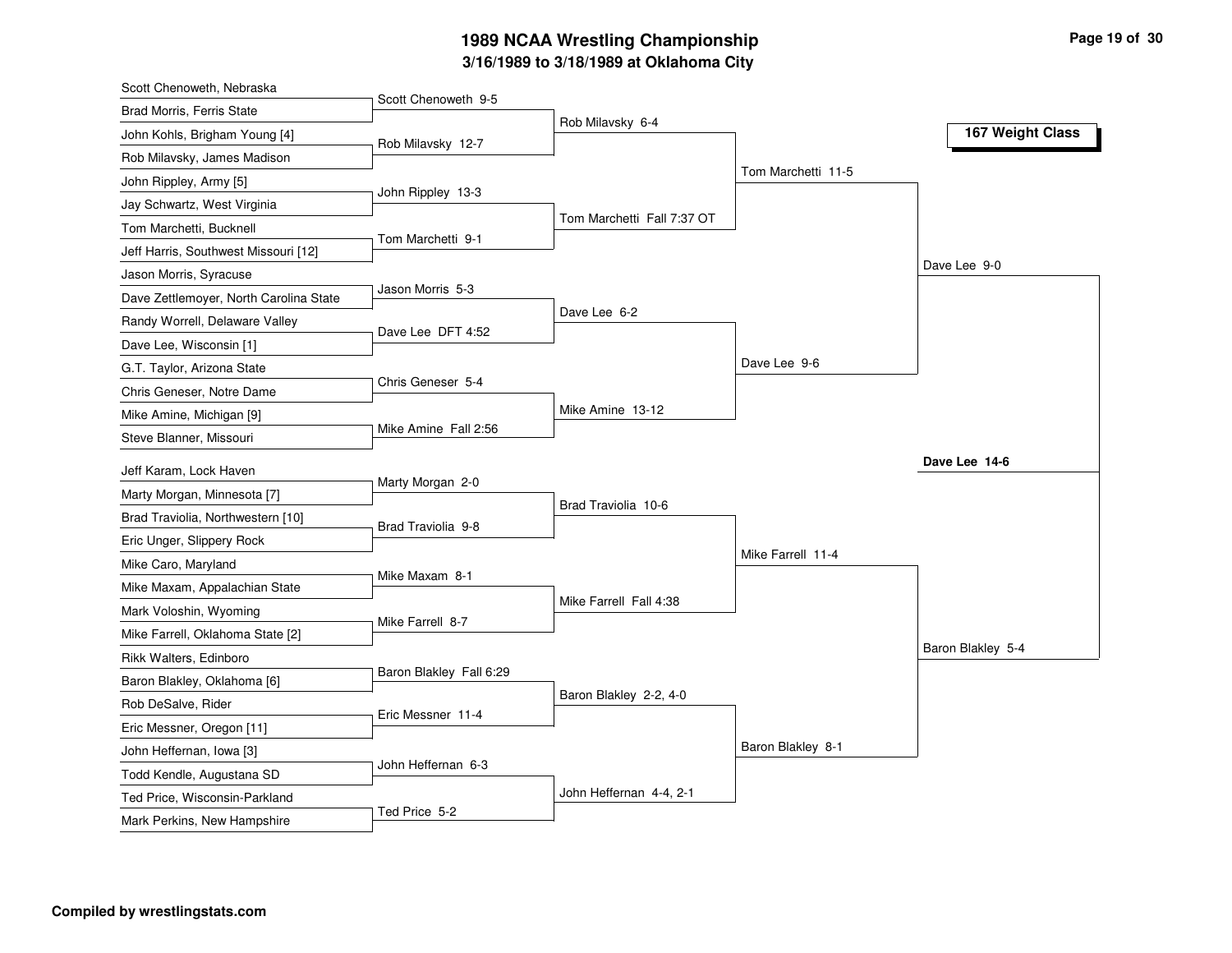## **3/16/1989 to 3/18/1989 at Oklahoma City 1989 NCAA Wrestling Championship Page <sup>20</sup> of <sup>30</sup>**

| Kohls, Brigham Young       |                 |                         |               |                                       |                                                |
|----------------------------|-----------------|-------------------------|---------------|---------------------------------------|------------------------------------------------|
|                            | Chenoweth 2-1   |                         |               |                                       | <b>167 Consolation Bracket</b>                 |
| Chenoweth, Nebraska        |                 |                         |               |                                       |                                                |
| Harris, Southwest Missouri |                 | Chenoweth 7-7, 8-2      |               |                                       |                                                |
|                            |                 |                         | Chenoweth 6-4 |                                       |                                                |
|                            | Rippley 8-1     |                         |               |                                       |                                                |
| Rippley, Army              |                 | Heffernan, Iowa         |               |                                       |                                                |
| Worrell, Delaware Valley   |                 |                         |               | Morris 7-2                            |                                                |
|                            | Morris Med FFT  |                         |               |                                       | Marchetti Fall 3:58                            |
| Morris, Syracuse           |                 |                         |               | Marchetti, Bucknell                   |                                                |
|                            |                 | Morris 17-3             |               |                                       |                                                |
| Blanner, Missouri          |                 |                         |               |                                       |                                                |
|                            | Geneser 7-2     |                         | Morris 7-6    |                                       |                                                |
| Geneser, Notre Dame        |                 | Traviolia, Northwestern |               |                                       | Third Place: Mike Farrell, Oklahoma State 12-3 |
|                            |                 |                         |               | Fourth Place: Tom Marchetti, Bucknell |                                                |
| Fleckman, Lehigh           |                 |                         |               |                                       | Fifth Place: Jason Morris, Syracuse 8-3        |
|                            | Morgan 9-4      |                         |               |                                       | Sixth Place: Marty Morgan, Minnesota           |
| Morgan, Minnesota          |                 |                         |               |                                       | Seventh Place: Dan Niebuhr, Fresno State 6-2   |
|                            |                 | Morgan 15-5             |               |                                       | Eighth Place: Scott Chenoweth, Nebraska        |
| Voloshin, Wyoming          |                 |                         | Morgan 13-5   |                                       |                                                |
|                            | Maxam Fall 4:15 |                         |               |                                       |                                                |
| Maxam, Appalachian State   |                 | Amine, Michigan         |               |                                       |                                                |
|                            |                 |                         |               | Morgan 5-5, 3-0                       |                                                |
| Walters, Edinboro          |                 |                         |               |                                       | Farrell 2-0                                    |
|                            | Walters 4-2     |                         |               |                                       |                                                |
| Messner, Oregon            |                 |                         |               | Farrell, Oklahoma State               |                                                |
| Niebuhr, Fresno State      |                 | Niebuhr 13-2            |               |                                       |                                                |
|                            |                 |                         | Niebuhr 12-3  |                                       |                                                |
|                            | Niebuhr 10-2    |                         |               |                                       |                                                |
| Price, Wisconsin-Parkland  |                 | Milavsky, James Madison |               |                                       |                                                |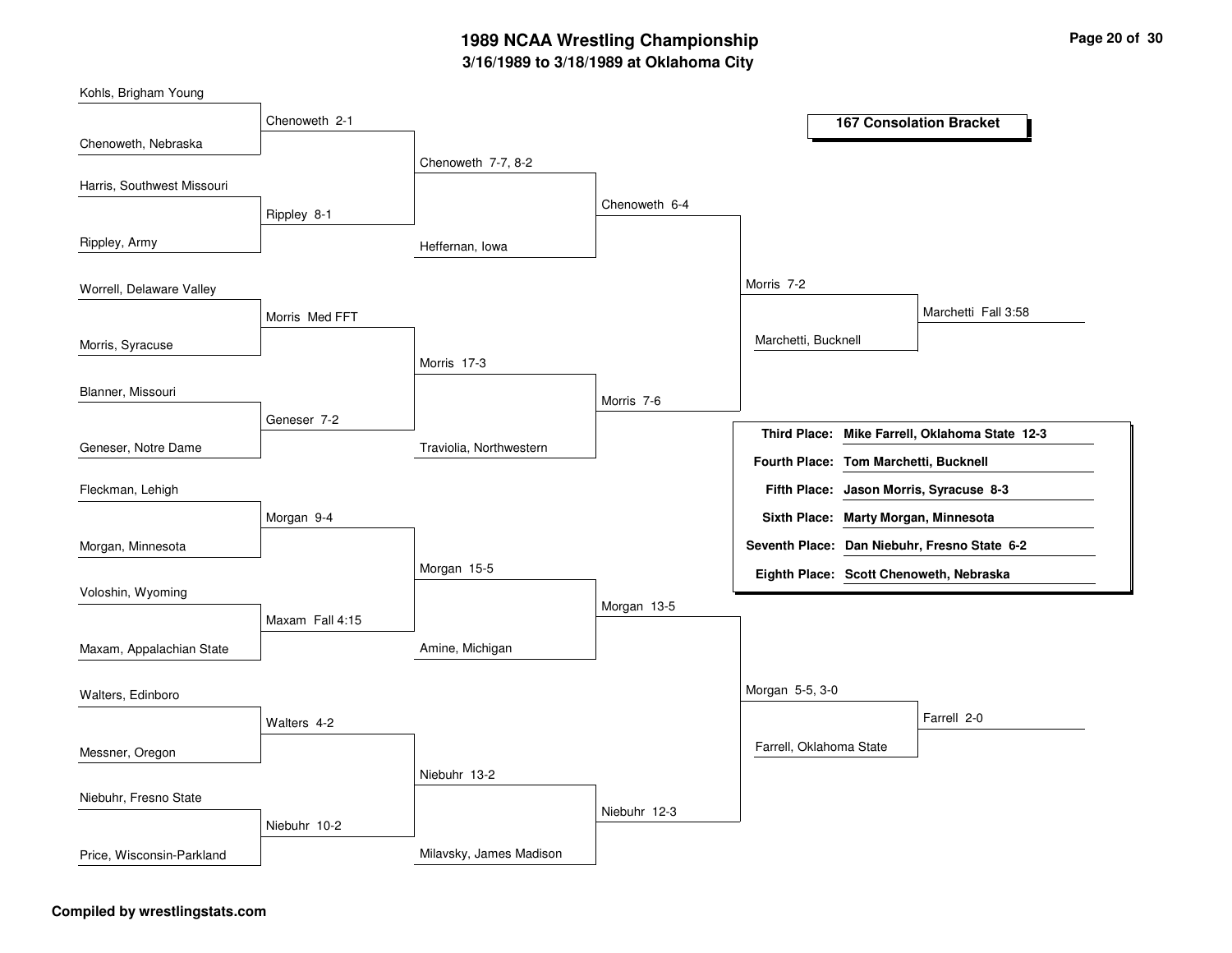| Voloshin, Mark - Wyoming                                                                               |                       |
|--------------------------------------------------------------------------------------------------------|-----------------------|
| Yahner, Dave - Pittsburgh-Johnstown                                                                    | Voloshin 8-4          |
| Kohls, John - Brigham Young<br>Poulsen, Chuck - Indiana                                                | Kohls 6-0             |
| Heffernan, John - Iowa<br>Niebuhr, Dan - Fresno State                                                  | Heffernan 7-6         |
| Taylor, G.T. - Arizona State<br>McKeon, Frank - Cleveland State                                        | Taylor 5-3            |
| Marchetti, Tom - Bucknell<br>Ansted, Jeff - Toledo                                                     | Marchetti Fall 1:52   |
| Walters, Rikk - Edinboro<br>Yarbrough, Steve - Stanford                                                | Walters 2-1           |
| Morris, Jason - Syracuse<br>Thompson, Bob - Iowa State                                                 | Morris <sub>4-2</sub> |
| Traviolia, Brad - Northwestern<br>Fleckman, Solomon - Lehigh                                           | Traviolia 4-1         |
| <b>Consolation Pigtail Bouts for 167</b><br>Niebuhr, Dan - Fresno State<br>Kendle, Todd - Augustana SD | Niebuhr 10-3          |
| Harris, Jeff - Southwest Missouri<br>Ansted, Jeff - Toledo                                             | Harris 11-7           |
| Fleckman, Solomon - Lehigh<br>Unger, Eric - Slippery Rock                                              | Fleckman 7-5          |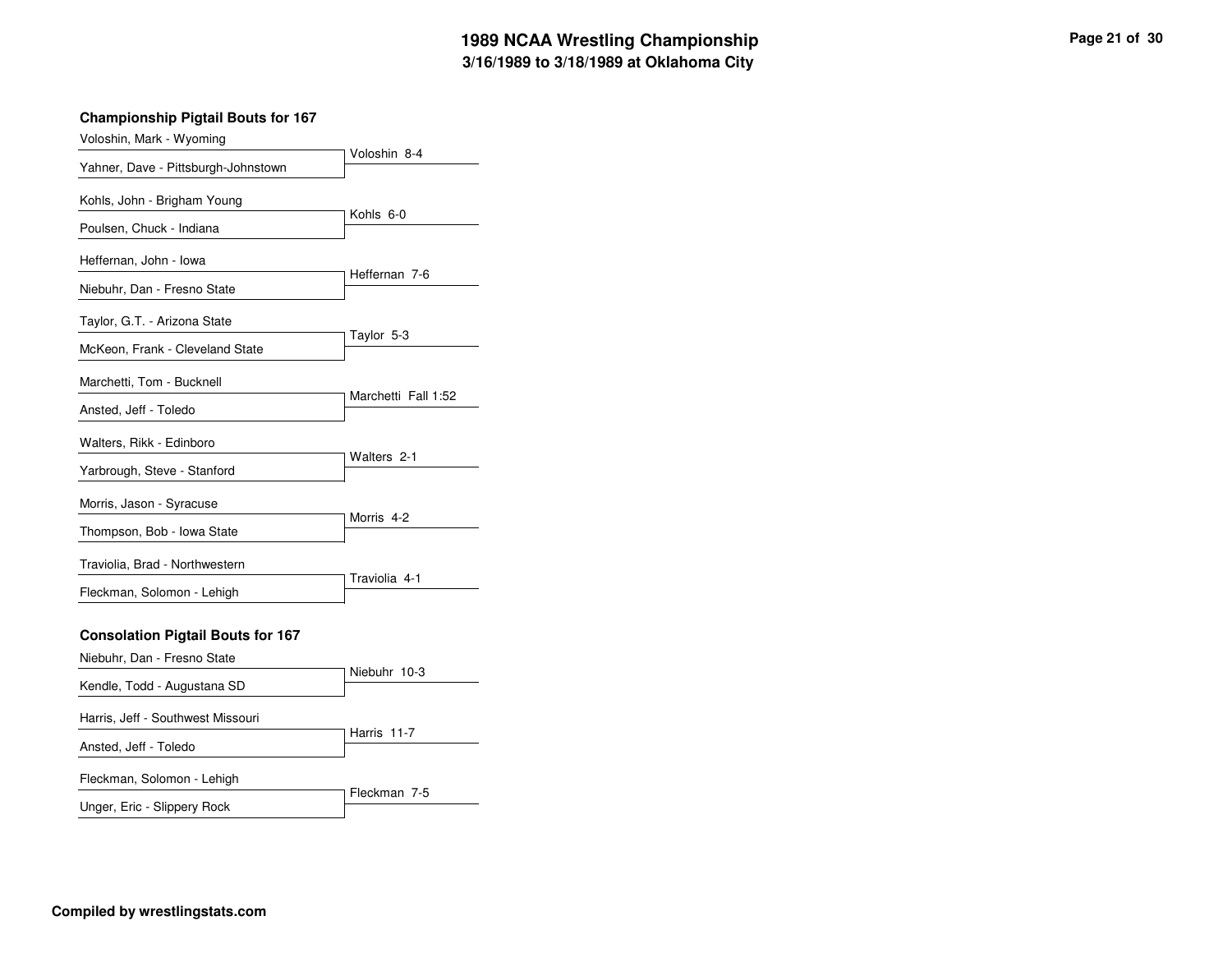# **3/16/1989 to 3/18/1989 at Oklahoma City 1989 NCAA Wrestling Championship Page <sup>22</sup> of <sup>30</sup>**

| Rob Larmore, William & Mary           |                            |                          |                   |                                   |
|---------------------------------------|----------------------------|--------------------------|-------------------|-----------------------------------|
| Curt Strahm, Oregon [12]              | Rob Larmore 7-1            |                          |                   |                                   |
| Joe Wypiszenski, Nebraska-Omaha       | Mike McHenry 8-3           | Mike McHenry 15-3        |                   | 177 Weight Class                  |
| Mike McHenry, Purdue [5]              |                            |                          |                   |                                   |
| Derek Capanna, Virginia [4]           |                            |                          | Derek Capanna 8-5 |                                   |
| Marty Molina, Eastern Illinois        | Derek Capanna 11-5         |                          |                   |                                   |
| Lance Markel, Pittsburgh              |                            | Derek Capanna 6-2        |                   |                                   |
| Steve Medina, New Mexico              | Lance Markel 15-2          |                          |                   |                                   |
| Mike Gibbons, Central Connecticut [9] |                            |                          |                   | Brad Lloyd 10-2                   |
| Tracy Niles, Eastern Washington       | Mike Gibbons Fall 4:26     |                          |                   |                                   |
| Steve Hasenfus, Columbia [8]          |                            | Steve Hasenfus 10-1      |                   |                                   |
| Steve Buddie, Stanford                | Steve Hasenfus Fall 6:11   |                          |                   |                                   |
| Frank Zelinsky, Edinboro              |                            |                          | Brad Lloyd 10-2   |                                   |
| Jeff Giovino, Maryland                | Frank Zelinsky Fall 1:38   |                          |                   |                                   |
| Matt Mynster, Ohio State              |                            | Brad Lloyd TF 15-0, 4:11 |                   |                                   |
| Brad Lloyd, Lock Haven [1]            | Brad Lloyd TF 16-1, 7:00   |                          |                   |                                   |
| Mike Funk, Northwestern [7]           |                            |                          |                   | <b>Chris Barnes 1-1, 2-2 Cr 3</b> |
| Dominick Black, West Virginia         | Mike Funk 6-3              |                          |                   |                                   |
| Junior Meek, Oklahoma [10]            |                            | Junior Meek 3-2          |                   |                                   |
| Rob Redfoot, Bucknell                 | Junior Meek Fall 2:41      |                          |                   |                                   |
| Chris Barnes, Oklahoma State [2]      |                            |                          | Chris Barnes 12-1 |                                   |
| Kevin Vogel, Central Michigan         | Chris Barnes TF 19-4, 7:00 |                          |                   |                                   |
| Paul Green, Morgan State              |                            | Chris Barnes 4-1         |                   |                                   |
| Jim Nelson, Iowa State                | Paul Green 11-5            |                          |                   |                                   |
| Larry Kaifesh, Indiana                |                            |                          |                   | Chris Barnes 3-1                  |
| Jim Gressley, Arizona State [6]       | Jim Gressley 5-2           |                          |                   |                                   |
| Rich Powers, Northern Iowa [11]       |                            | Jim Gressley 12-11       |                   |                                   |
| Kevin Higgins, Baldwin Wallace        | Rich Powers TF 15-0, 4:44  |                          |                   |                                   |
| Steve Cantrell, Navy                  |                            |                          | Dave Dean 11-6    |                                   |
| Cody Olson, Nebraska                  | Cody Olson 6-4             |                          |                   |                                   |
| Dave Dean, Minnesota [3]              |                            |                          |                   |                                   |
|                                       |                            | Dave Dean TF 23-8, 6:03  |                   |                                   |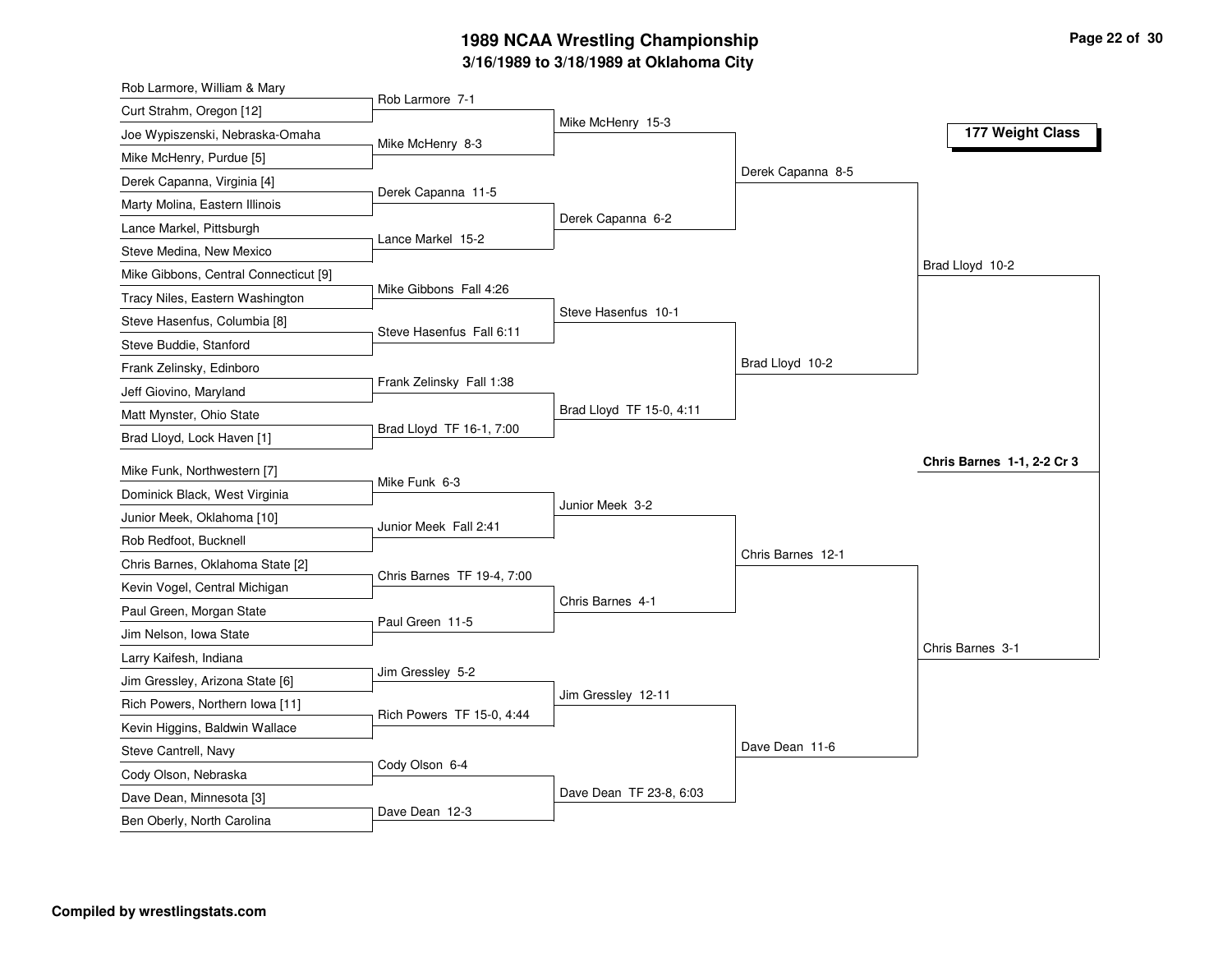# **3/16/1989 to 3/18/1989 at Oklahoma City 1989 NCAA Wrestling Championship Page <sup>23</sup> of <sup>30</sup>**

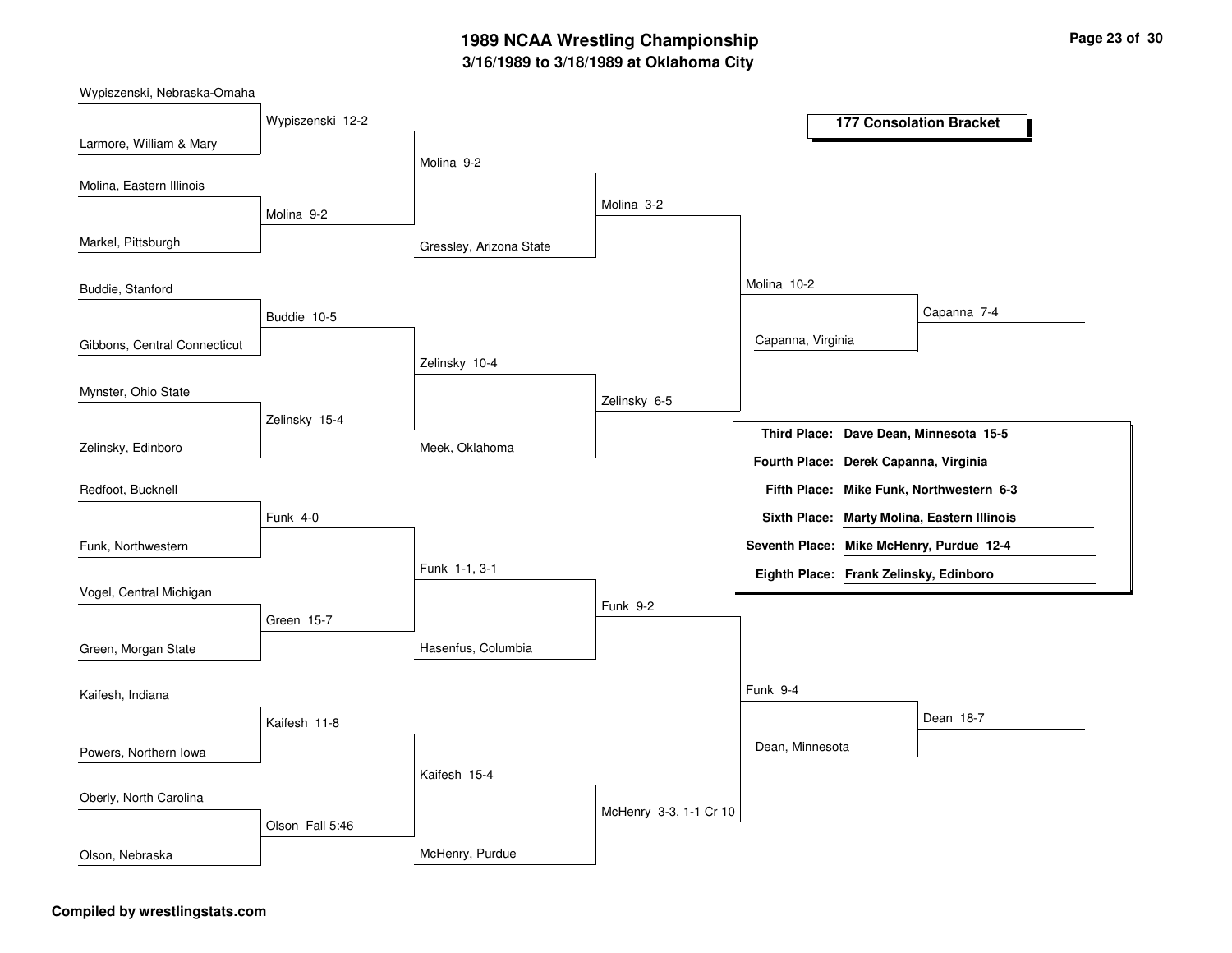| Markel, Lance - Pittsburgh               |              |
|------------------------------------------|--------------|
|                                          | Markel 13-0  |
| Ames, Erick - Virginia Military          |              |
| Zelinsky, Frank - Edinboro               |              |
| Veach, Corey - Brigham Young             | Zelinsky 6-3 |
|                                          |              |
| Meek, Junior - Oklahoma                  |              |
| Volm, Kirk - George Mason                | Meek 3-0     |
|                                          |              |
|                                          |              |
| <b>Consolation Pigtail Bouts for 177</b> |              |
| Redfoot, Rob - Bucknell                  |              |

Redfoot 11-7

Volm, Kirk - George Mason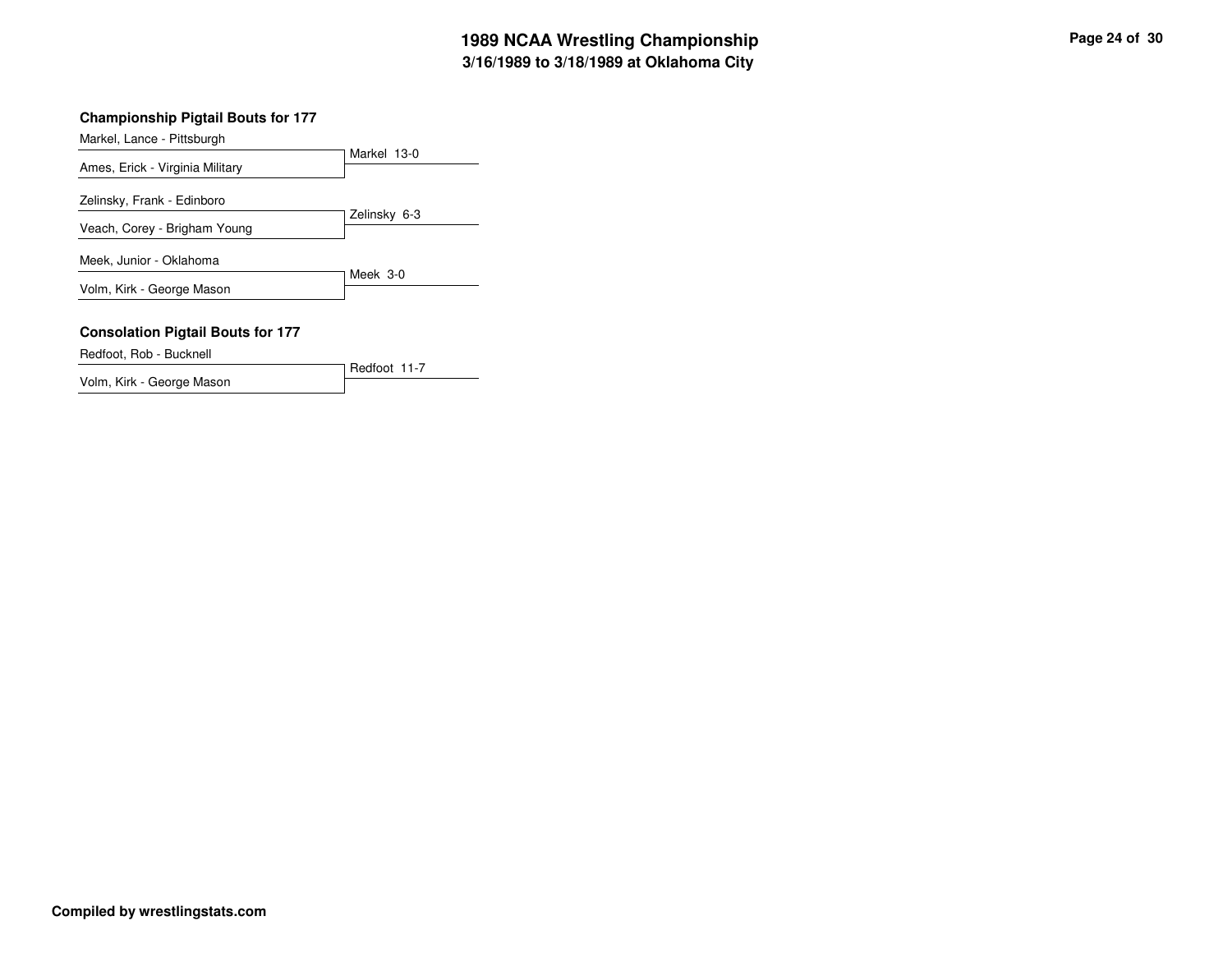# **3/16/1989 to 3/18/1989 at Oklahoma City 1989 NCAA Wrestling Championship Page <sup>25</sup> of <sup>30</sup>**

| Brian Hagen, Wyoming                    |                            |                       |                         |                       |
|-----------------------------------------|----------------------------|-----------------------|-------------------------|-----------------------|
| John Ginther, Arizona State [4]         | John Ginther 5-3           |                       |                         |                       |
| Jeff Spinetti, West Virginia            | Jeff Spinetti 9-4          | John Ginther 9-0      |                         | 190 Weight Class      |
| Fred King, Oregon State                 |                            |                       |                         |                       |
| Chris Short, Minnesota                  |                            |                       | John Ginther 7-4        |                       |
| Andy Voit, Penn State [5]               | Chris Short Fall 6:30      |                       |                         |                       |
| Fritz Lehrke, Michigan                  | Fritz Lehrke 3-1           | Chris Short 7-2       |                         |                       |
| Doug Downs, Northern Iowa               |                            |                       |                         |                       |
| Matt Ruppel, Lehigh [9]                 |                            |                       |                         | Eric Voelker 3-3, 6-1 |
| Anton Kossakowski, Northern Illinois    | Matt Ruppel 13-7           |                       |                         |                       |
| Kurt Rosenberger, Clemson               | Kurt Rosenberger 5-3       | Matt Ruppel 5-0       |                         |                       |
| Mark Kerr, Syracuse [8]                 |                            |                       |                         |                       |
| Doug Chapman, Ferris State              |                            |                       | Eric Voelker 3-3, 3-2   |                       |
| Paul Keysaw, Bloomsburg                 | Doug Chapman 6-4           |                       |                         |                       |
| Eric Voelker, Iowa State [1]            |                            | Eric Voelker 10-4     |                         |                       |
| Todd Seiler, Wisconsin                  | Eric Voelker 10-7          |                       |                         |                       |
| Matt Gallagher, Wagner                  |                            |                       |                         | Eric Voelker 7-2      |
| Mark Whitehead, Northwestern [2]        | Mark Whitehead 13-5        |                       |                         |                       |
| Nate Toedter, St. Cloud State           |                            | Mark Whitehead 12-8   |                         |                       |
| Cordon Cooper, Millersville             | Nate Toedter TF 23-7, 6:47 |                       |                         |                       |
| Mark Willis, Brigham Young              |                            |                       | Mark Whitehead DFT 2:15 |                       |
| Brad Weber, Duke [12]                   | Mark Willis 7-5            |                       |                         |                       |
| Charlie Buckshaw, Tennessee-Chattanooga |                            | Charlie Buckshaw 11-5 |                         |                       |
| Dave Benes, Ohio University             | Charlie Buckshaw 12-5      |                       |                         |                       |
| Joe Stafford, Oklahoma [3]              |                            |                       |                         | Mark Whitehead 9-7    |
| Hamilton Munnell, Miami Ohio            | Joe Stafford 7-2           |                       |                         |                       |
| Gary Horner, Clarion                    |                            | Gary Horner Fall 6:19 |                         |                       |
| Bryan Burns, Bucknell                   | Gary Horner 14-5           |                       |                         |                       |
| Brooks Simpson, Iowa [11]               |                            |                       | Gary Horner 14-8        |                       |
| Mickey Cheff, Utah State                | Brooks Simpson 13-8        |                       |                         |                       |
| Ken Hackman, California PA [6]          |                            | Brooks Simpson 7-6    |                         |                       |
| Randy Couture, Oklahoma State           | Randy Couture 2-1          |                       |                         |                       |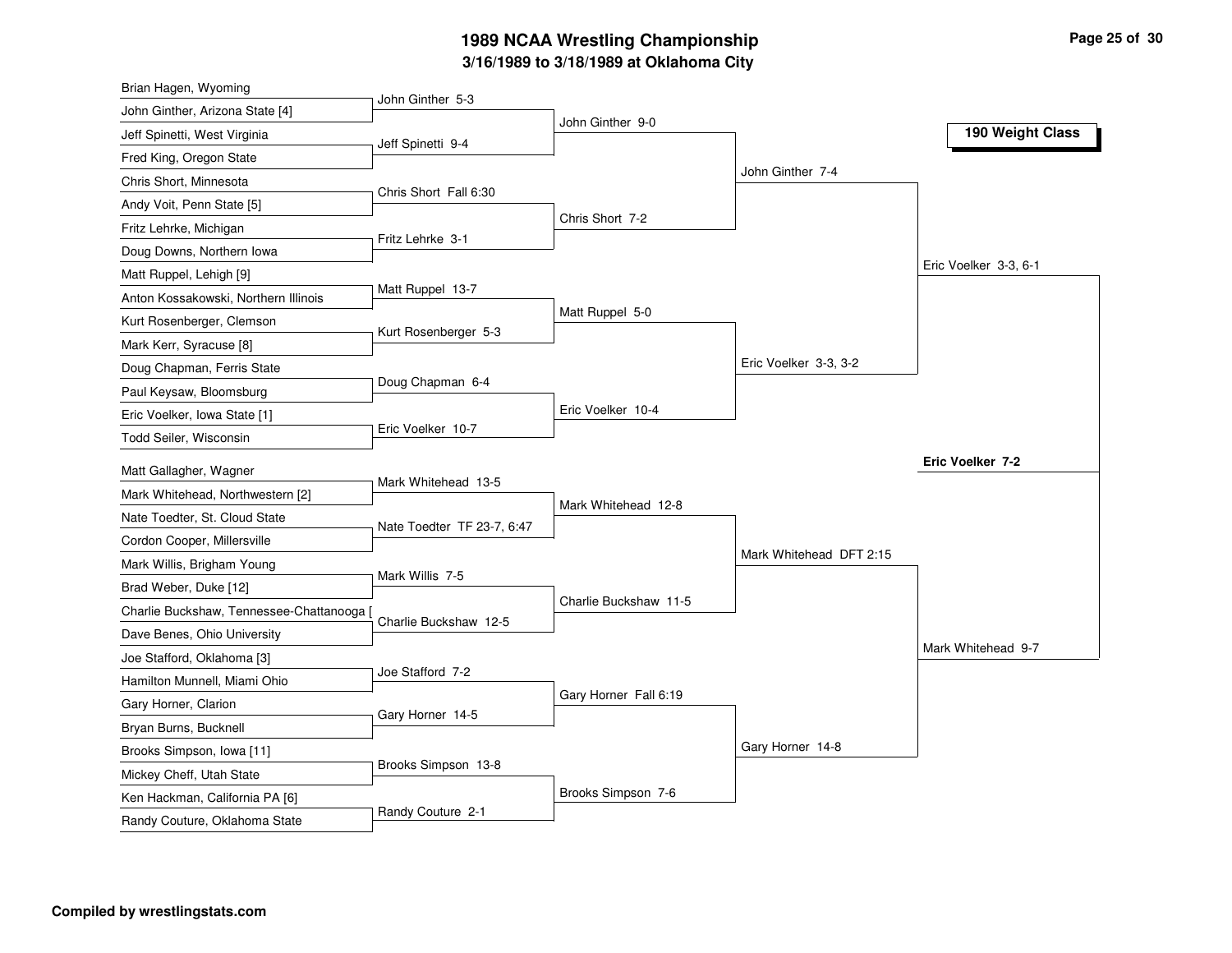# **3/16/1989 to 3/18/1989 at Oklahoma City 1989 NCAA Wrestling Championship Page <sup>26</sup> of <sup>30</sup>**

| Hagen, Wyoming                 |                  |                             |                |                                           |                                              |
|--------------------------------|------------------|-----------------------------|----------------|-------------------------------------------|----------------------------------------------|
|                                | Spinetti 6-4     |                             |                |                                           | <b>190 Consolation Bracket</b>               |
| Spinetti, West Virginia        |                  |                             |                |                                           |                                              |
|                                |                  | Voit 3-3, 6-1               |                |                                           |                                              |
| Voit, Penn State               |                  |                             |                |                                           |                                              |
|                                | Voit 3-2         |                             | Voit 12-3      |                                           |                                              |
| Lehrke, Michigan               |                  | Simpson, Iowa               |                |                                           |                                              |
| Kossakowski, Northern Illinois |                  |                             |                | Seiler 1-1, 1-1 Cr 10                     |                                              |
|                                | Kossakowski 19-7 |                             |                |                                           | Seiler 6-3                                   |
| Rosenberger, Clemson           |                  |                             |                | Ginther, Arizona State                    |                                              |
|                                |                  | Seiler 9-8                  |                |                                           |                                              |
| Seiler, Wisconsin              |                  |                             | Seiler Med FFT |                                           |                                              |
|                                | Seiler 7-4       |                             |                |                                           | Third Place: Chris Short, Minnesota 7-5      |
| Chapman, Ferris State          |                  | Buckshaw, Tennessee-Chattan |                | Fourth Place: Todd Seiler, Wisconsin      |                                              |
| Gallagher, Wagner              |                  |                             |                |                                           | Fifth Place: John Ginther, Arizona State 6-3 |
|                                | Toedter 7-2      |                             |                | Sixth Place: Gary Horner, Clarion         |                                              |
| Toedter, St. Cloud State       |                  |                             |                | Seventh Place: Andy Voit, Penn State 13-4 |                                              |
|                                |                  | Toedter 8-4                 |                |                                           | Eighth Place: Nate Toedter, St. Cloud State  |
| Benes, Ohio University         |                  |                             | Toedter 6-4    |                                           |                                              |
|                                | Willis 7-5       |                             |                |                                           |                                              |
| Willis, Brigham Young          |                  | Ruppel, Lehigh              |                |                                           |                                              |
| Burns, Bucknell                |                  |                             |                | Short 10-7                                |                                              |
|                                | Stafford 3-1     |                             |                |                                           | Short Fall 3:14                              |
| Stafford, Oklahoma             |                  |                             |                | Horner, Clarion                           |                                              |
|                                |                  | Stafford 8-2                |                |                                           |                                              |
| Cheff, Utah State              |                  |                             |                |                                           |                                              |
|                                | Cheff 9-4        |                             | Short 9-3      |                                           |                                              |
| Couture, Oklahoma State        |                  | Short, Minnesota            |                |                                           |                                              |

### **Compiled by wrestlingstats.com**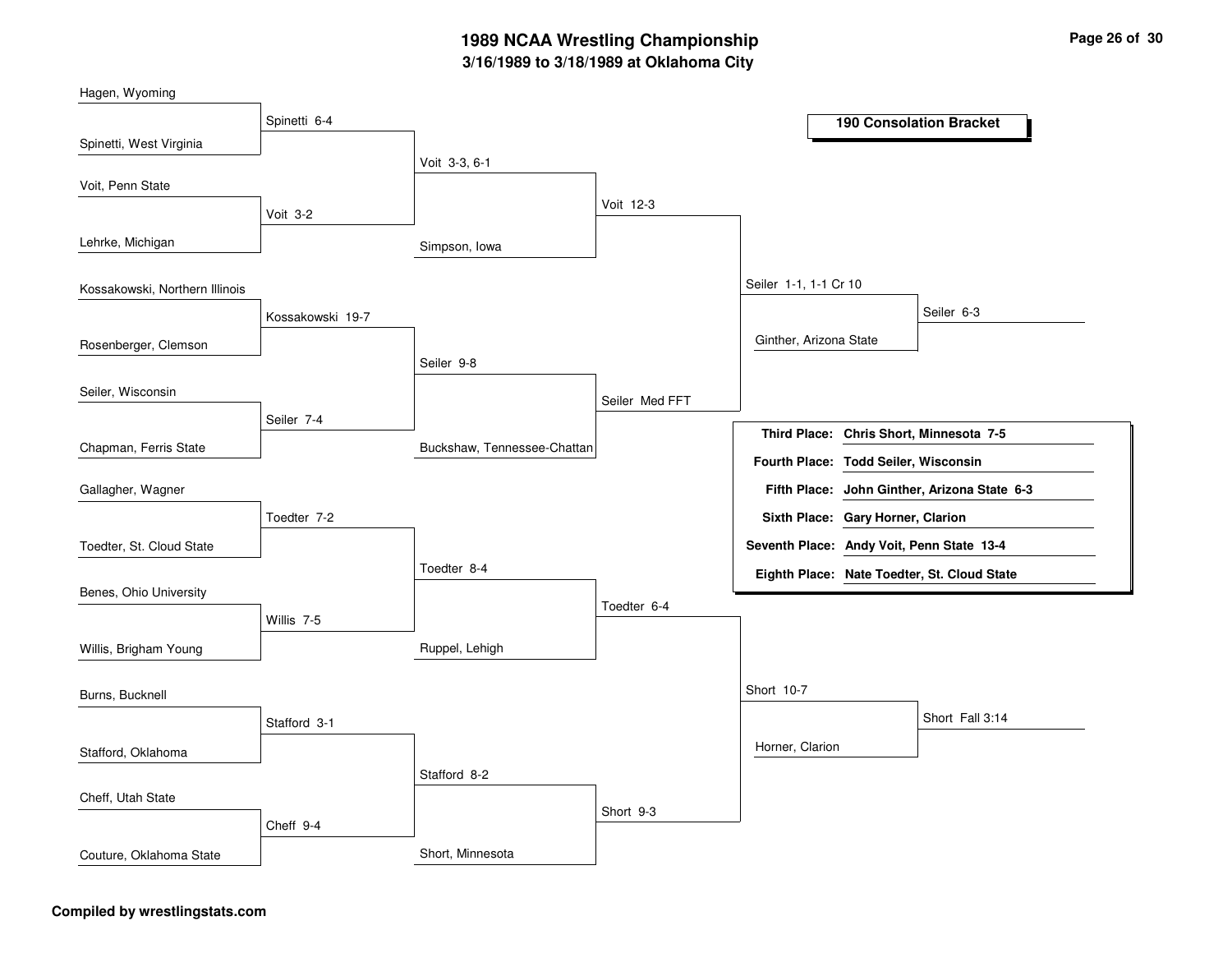Lehrke, Fritz - Michigan

| Sherertz, Charlie - Missouri    | Lehrke 7-4    |
|---------------------------------|---------------|
| Chapman, Doug - Ferris State    |               |
| Gavin, Dean - Wartburg          | Chapman 15-8  |
| Toedter, Nate - St. Cloud State |               |
| Raby, Dave - Navy               | Toedter 18-11 |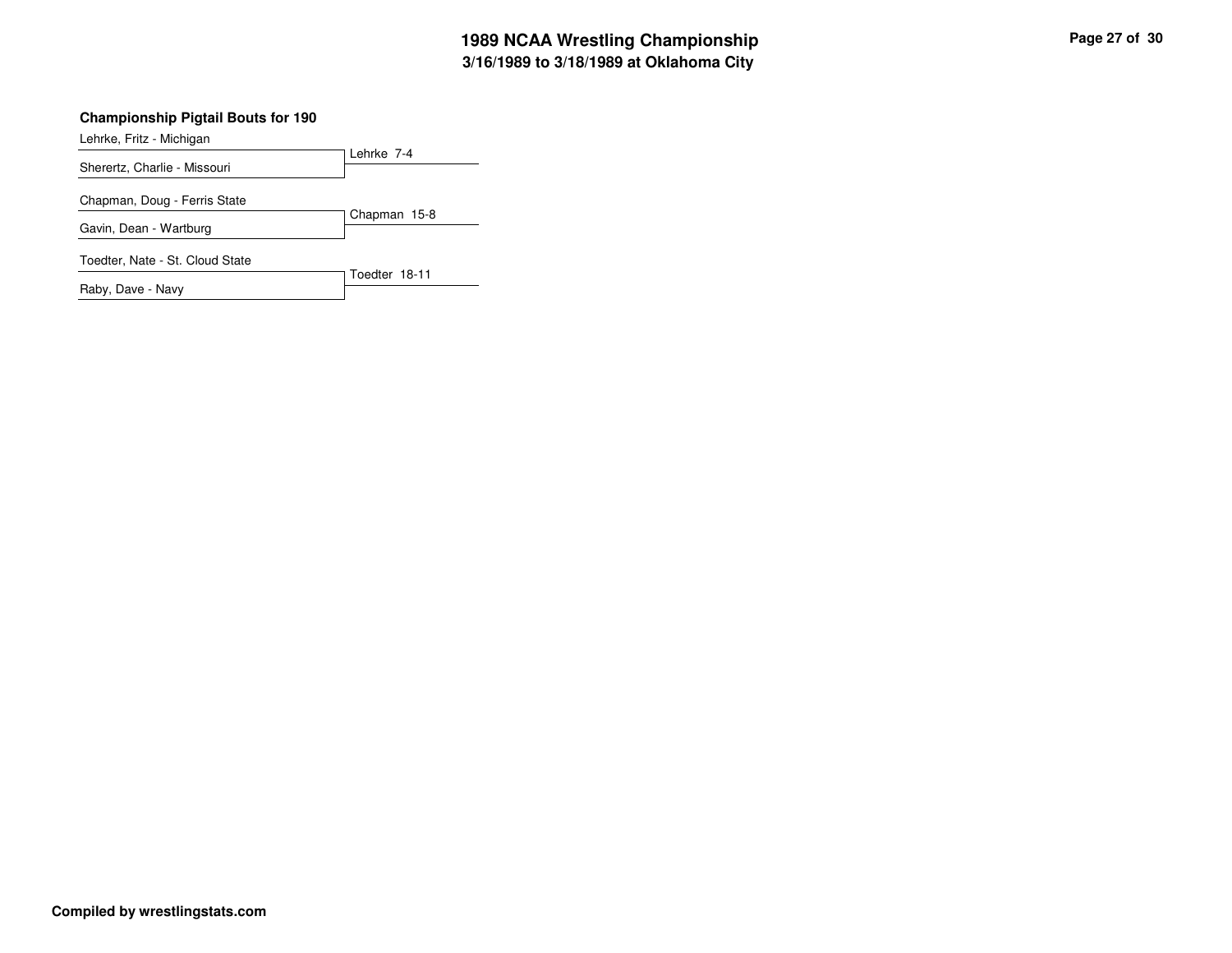# **3/16/1989 to 3/18/1989 at Oklahoma City 1989 NCAA Wrestling Championship Page <sup>28</sup> of <sup>30</sup>**

| Jon Morris, Lehigh                         |                            |                             |                      |                      |
|--------------------------------------------|----------------------------|-----------------------------|----------------------|----------------------|
| Tom Osendorf, Cal State-Bakersfield        | Tom Osendorf 12-5          | Jon Llewellyn 12-4          |                      |                      |
| Jon Llewellyn, Illinois [4]                | Jon Llewellyn Fall 1:16    |                             |                      | 275 Weight Class     |
| Kevin Marriner, Central Connecticut        |                            |                             |                      |                      |
| John Owens, Pittsburgh [12]                | Kirk Mammen 13-7           |                             | Jon Llewellyn 5-1    |                      |
| Kirk Mammen, Oklahoma State                |                            |                             |                      |                      |
| John Matyiko, Virginia [5]                 |                            | John Matyiko 6-0            |                      |                      |
| Scott Ulrich, Air Force                    | John Matyiko 6-3           |                             |                      |                      |
| Carlton Haselrig, Pittsburgh-Johnstown [1] |                            |                             |                      | Carlton Haselrig 9-4 |
| Mark Snuffin, American                     | Carlton Haselrig Fall 4:22 |                             |                      |                      |
| Rob Cole, Syracuse                         | Rob Cole 14-6              | Carlton Haselrig Fall 1:45  |                      |                      |
| Frank Jezioro, West Virginia               |                            |                             |                      |                      |
| Andy Haman, Iowa [9]                       |                            |                             | Carlton Haselrig 4-1 |                      |
| Jeff Datkuliak, Kent State                 | Andy Haman 3-1             |                             |                      |                      |
| Greg Haladay, Penn State [8]               |                            | Andy Haman 2-1              |                      |                      |
| Chris Knutsen, Iowa State                  | Greg Haladay Fall 4:21     |                             |                      |                      |
| Tim Kennedy, Rider                         |                            |                             |                      | Carlton Haselrig 1-0 |
| Clark Schnepel, Nebraska-Omaha             | Clark Schnepel 10-2        |                             |                      |                      |
| Joel Greenlee, Northern Iowa [2]           |                            | Joel Greenlee TF 18-2, 6:20 |                      |                      |
| Vince Cameron, Ohio Northern               | Joel Greenlee TF 16-1      |                             |                      |                      |
| Jeff Balcom, Minnesota [10]                |                            |                             | Joel Greenlee 5-2    |                      |
| Sonny Manley, Nebraska                     | Jeff Balcom 5-2            |                             |                      |                      |
| Brian Jackson, North Carolina State [7]    |                            | Jeff Balcom 1-1, 1-1 Cr 20  |                      |                      |
| E.J. Pasteur, Army                         | Brian Jackson Fall 4:33    |                             |                      |                      |
| Pat McDade, Boise State [3]                |                            |                             |                      | Joel Greenlee 10-2   |
| Joe Rozanc, Clarion                        | Pat McDade Fall 1:36       |                             |                      |                      |
| Bryan Bittle, Clemson                      |                            | Pat McDade Fall 2:09        |                      |                      |
| Matt Lindley, Purdue                       | Bryan Bittle 6-4           |                             |                      |                      |
| David Jones, Cal State-Fullerton [6]       |                            |                             | Pat McDade 8-1       |                      |
| Bob Potokar, Michigan                      | Bob Potokar 3-2            |                             |                      |                      |
|                                            |                            |                             |                      |                      |
| Bye                                        |                            | Chris Thornbury 1-1, 3-2    |                      |                      |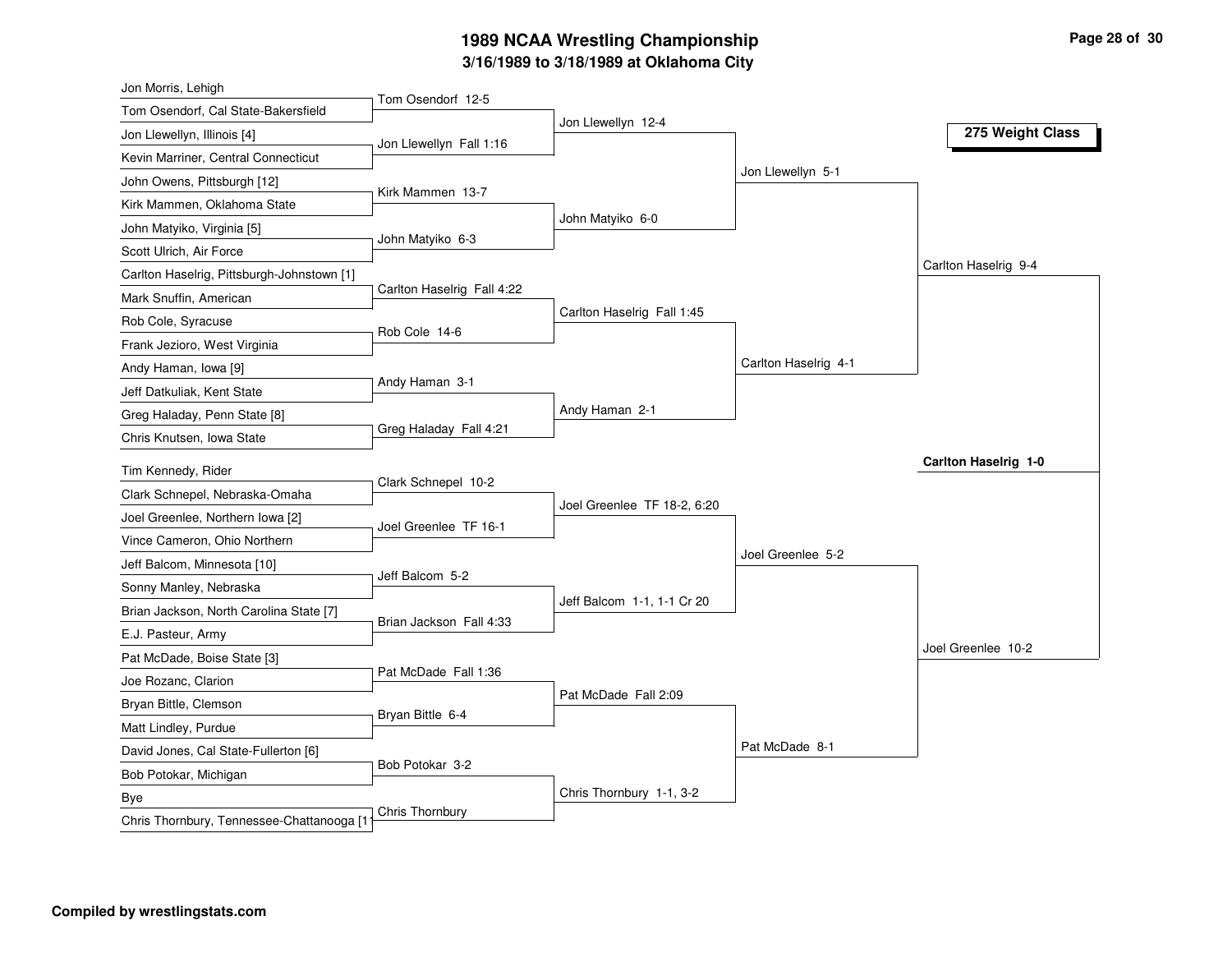# **3/16/1989 to 3/18/1989 at Oklahoma City 1989 NCAA Wrestling Championship Page <sup>29</sup> of <sup>30</sup>**

| Marriner, Central Connecticut   |                   |                               |                       |                                          |                                                      |
|---------------------------------|-------------------|-------------------------------|-----------------------|------------------------------------------|------------------------------------------------------|
|                                 | Osendorf 5-3      | 275 Consolation Bracket       |                       |                                          |                                                      |
| Osendorf, Cal State-Bakersfield |                   |                               |                       |                                          |                                                      |
|                                 |                   | Mammen 5-2                    |                       |                                          |                                                      |
| Ulrich, Air Force               |                   |                               | Mammen 1-1, 1-1 Cr 10 |                                          |                                                      |
|                                 | Mammen 3-2        |                               |                       |                                          |                                                      |
| Mammen, Oklahoma State          |                   | Thornbury, Tennessee-Chattand |                       |                                          |                                                      |
| Snuffin, American               |                   |                               |                       | Mammen 3-2                               |                                                      |
|                                 | Snuffin 8-6       |                               |                       |                                          | Llewellyn 11-2                                       |
| Cole, Syracuse                  |                   |                               |                       | Llewellyn, Illinois                      |                                                      |
|                                 |                   | Haladay 7-1                   |                       |                                          |                                                      |
| Datkuliak, Kent State           |                   |                               | Haladay 6-2           |                                          |                                                      |
|                                 | Haladay 2-2, 6-0  |                               |                       | Third Place: Jon Llewellyn, Illinois 3-2 |                                                      |
| Haladay, Penn State             |                   | Balcom, Minnesota             |                       | Fourth Place: Pat McDade, Boise State    |                                                      |
| Cameron, Ohio Northern          |                   |                               |                       |                                          | Fifth Place: Brian Jackson, North Carolina State 6-1 |
|                                 | Schnepel 4-2      |                               |                       |                                          | Sixth Place: Kirk Mammen, Oklahoma State             |
| Schnepel, Nebraska-Omaha        |                   |                               |                       |                                          | Seventh Place: Greg Haladay, Penn State 4-3          |
|                                 |                   | Jackson 4-1                   |                       | Eighth Place: John Matyiko, Virginia     |                                                      |
| Manley, Nebraska                |                   |                               | Jackson 1-1, 1-1 Cr 6 |                                          |                                                      |
|                                 | Jackson Fall 1:00 |                               |                       |                                          |                                                      |
| Jackson, North Carolina State   |                   | Haman, Iowa                   |                       |                                          |                                                      |
| Rozanc, Clarion                 |                   |                               |                       | Jackson 4-2                              |                                                      |
|                                 | Rozanc 9-5        |                               |                       |                                          | McDade 3-2                                           |
|                                 |                   |                               |                       | McDade, Boise State                      |                                                      |
| Bittle, Clemson                 |                   | Potokar 3-1                   |                       |                                          |                                                      |
| Bye                             |                   |                               |                       |                                          |                                                      |
|                                 | Potokar           |                               | Matyiko 1-1, 1-1 Cr 6 |                                          |                                                      |
| Potokar, Michigan               |                   | Matyiko, Virginia             |                       |                                          |                                                      |